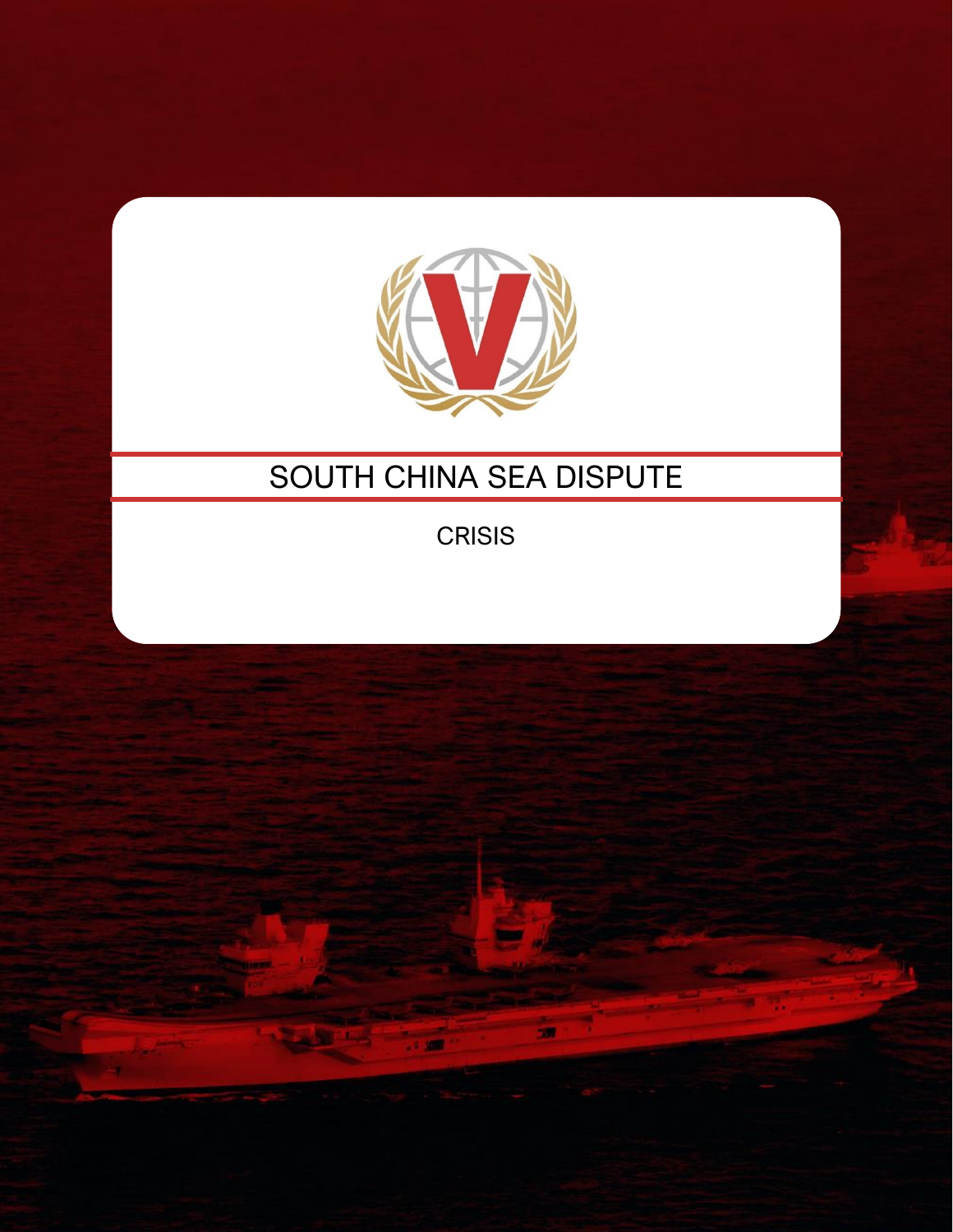## **Table of Contents**

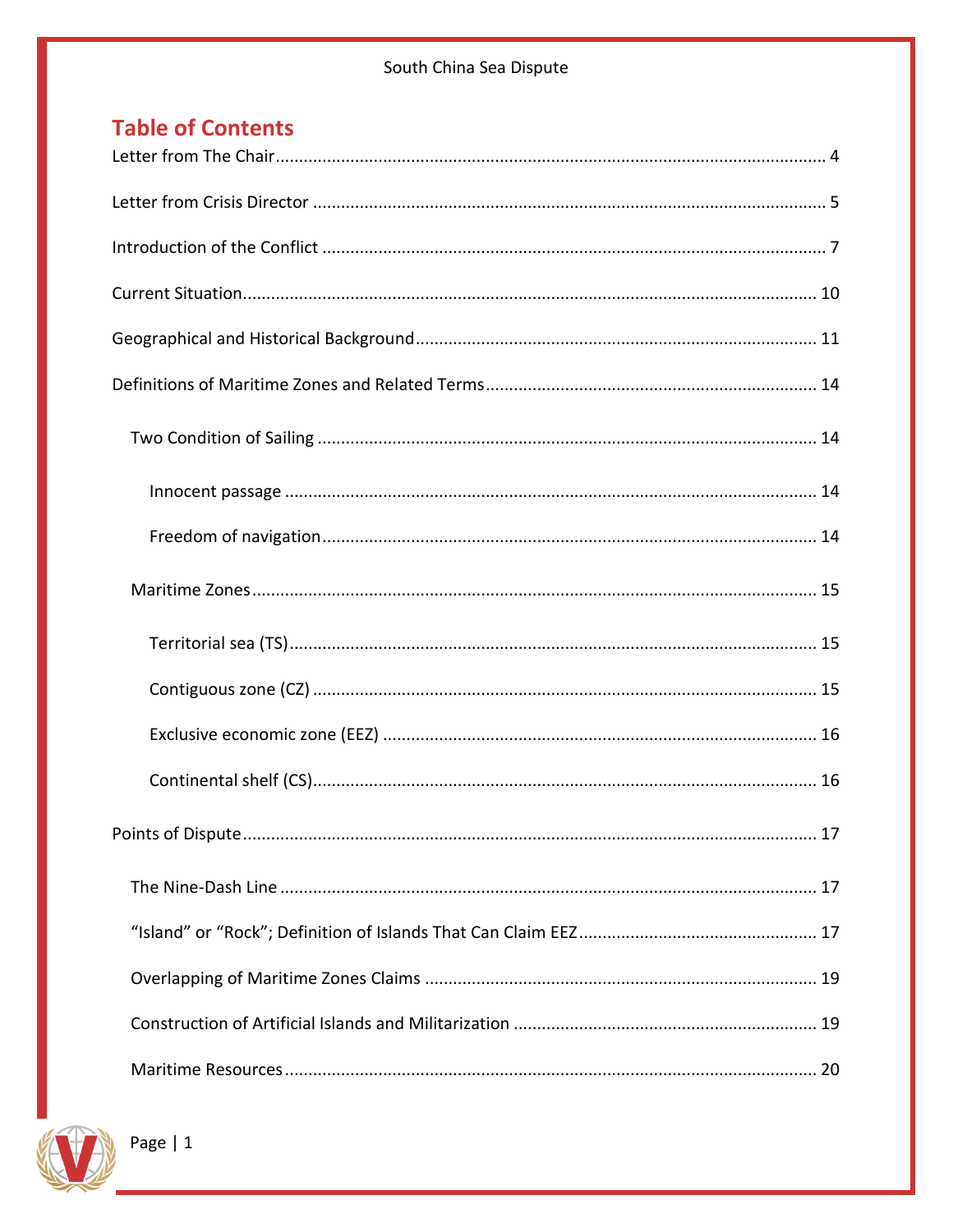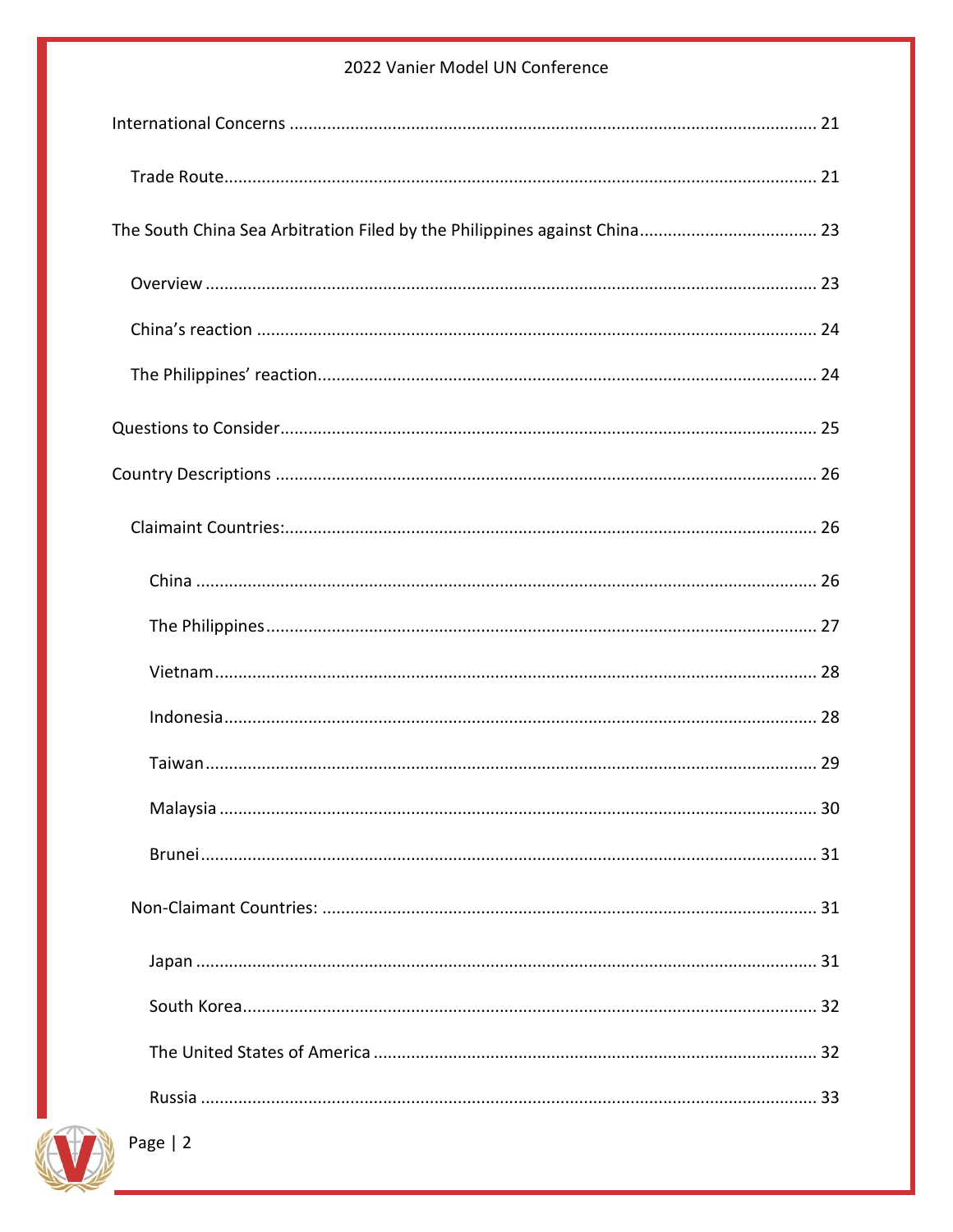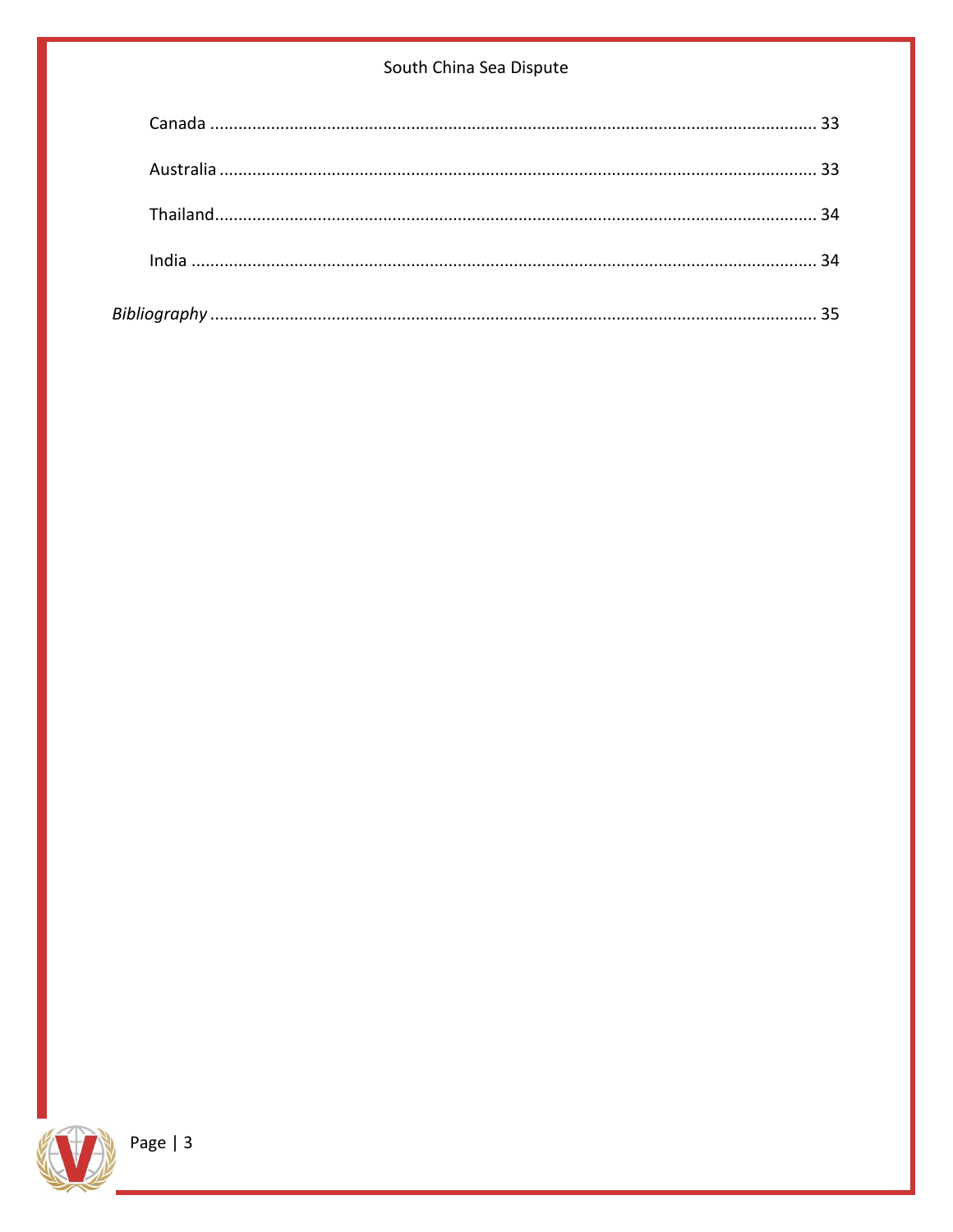## <span id="page-4-0"></span>**Letter from The Chair**

Hello Delegates,

My name is Zachary Rynbends, I am a second year Health Science student at Dawson College, and I will be your chair for this committee. I am joined by vice-chair Momoka Takami, a first-year Social Science - International Studies major at Vanier.

The topic of the South China Sea Dispute is an interesting one. It is one of the major ongoing conflicts in the world, but it was one that I felt I had the least amount of knowledge about. Throughout the process of preparing for this conference, we all learned a lot about the dispute itself and began to truly understand what the conflict was about. With each passing day, we became more excited to see this come to fruition.

After many months of working towards this, we are all excited to see what delegates do with this crisis. We know firsthand that there is a very large collaborative spirit in Model UN, but also a very competitive one, so we are all looking forward to seeing how this dispute gets dealt with. No matter how delegates decide to pursue this crisis, we are certain that this will be a great committee for all those who attend!

We are looking forward to seeing you all at this year's VMUN!

Zachary Rynbend, Chair

Momoka Takami, Vice-Chair

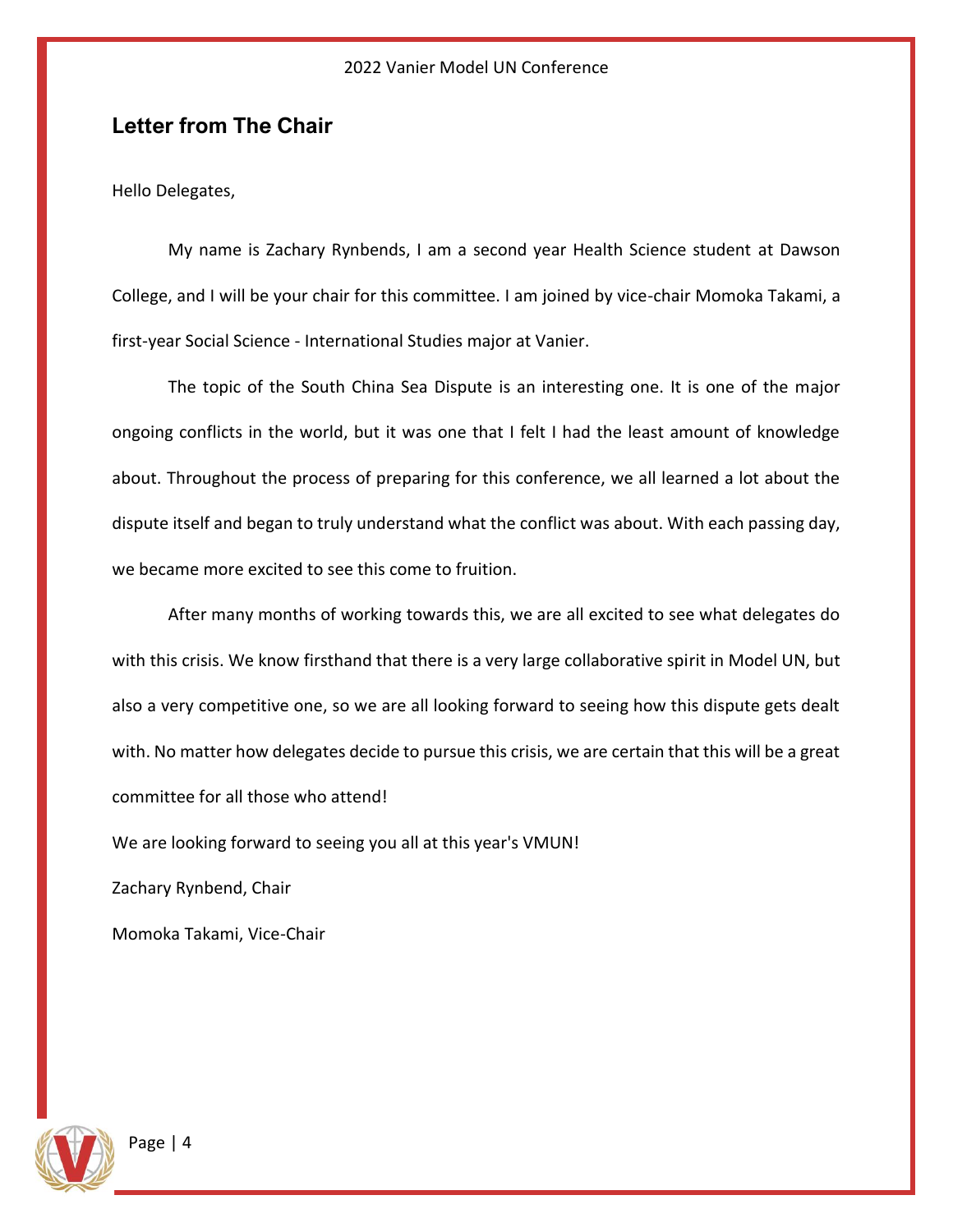## <span id="page-5-0"></span>**Letter from Crisis Director**

Hello, delegates,

My name is Ariel Keren, I am a third-year Pure and Applied Science student at Vanier and I shall be your crisis director for this committee. Alongside me is my well versed assistant crisis director, Carmel Moran, a second-year Music and Science Double DSC student at Vanier as well.

Land struggles and territory disputes have evolved through the years. It used to be viable to outright go to war with a neighbouring country to gain land control, to ease commerce within your empire or dynasty. With the globalization of the world's industries, wars for land became few and far between. This is why this topic spiked my interest. The South China Sea dispute is one of the biggest territorial disputes that is still a point of tension in the world. Not only does this dispute involve several countries within the region, but as stated before, due to the globalization of industries other countries, such as the United States and Canada, have a say in the matter. This will be no easy task for you and your fellow delegates, historical claims jumbled with current day politics and global commerce will make this a complex and intriguing crisis to work your way through. Although this conflict is complex, I feel confident that my team and I can bring this crisis to you so that you can strive to find a solution with your fellow delegates to put an end to this long lasting stalemate. It will be up to the individual on how they want to tackle the way to solving this conflict: will it be through pleasantries and global understanding, or through countries' self-interests carving up land to secure prosperity for a said nation? My team and I are eager to see what interesting solutions you come up with, making sure that every step of the way we keep the crisis lively and interesting.

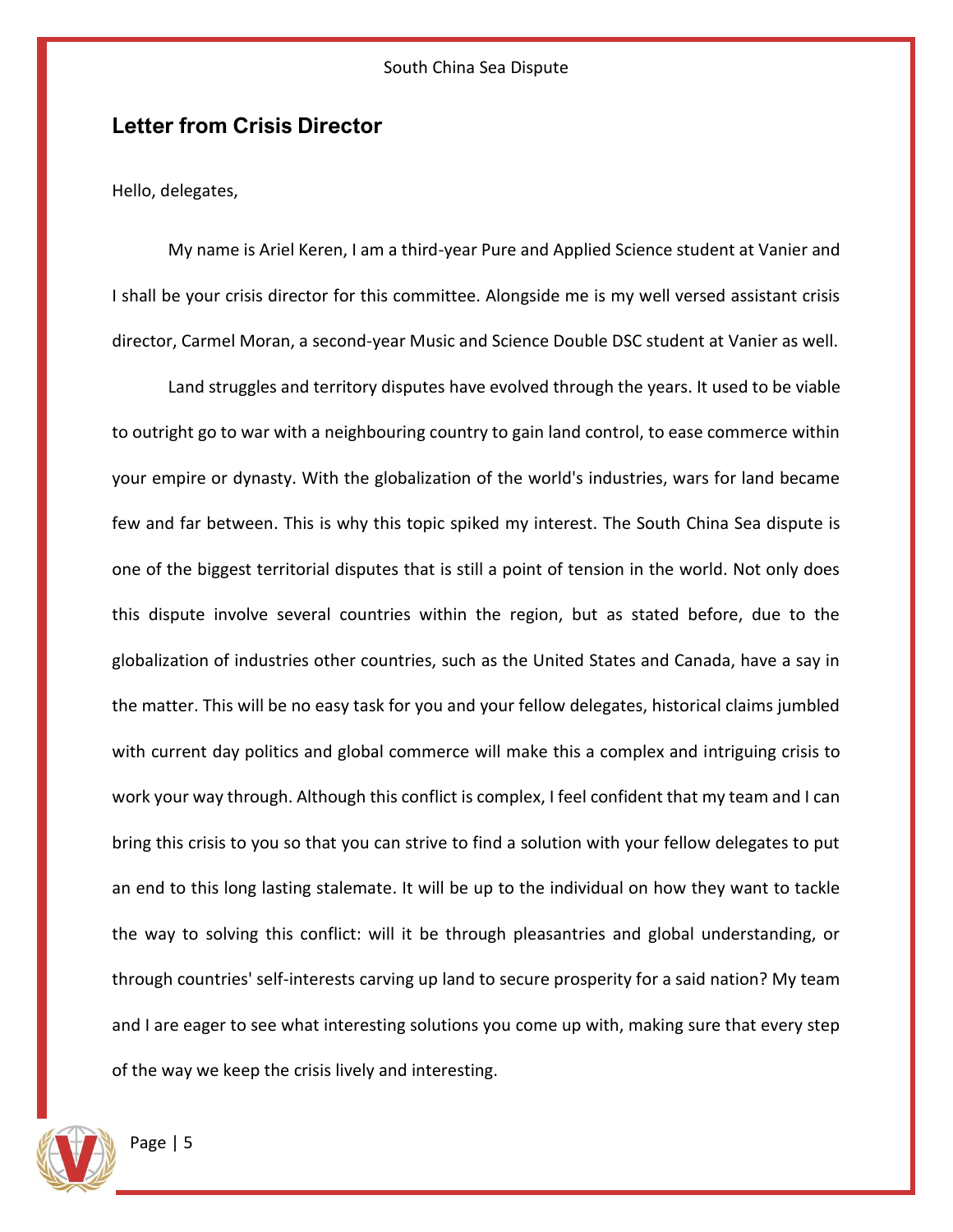Looking forward to seeing you all.

Ariel Keren, Crisis Director

Carmel Moran, Assistant Crisis Director

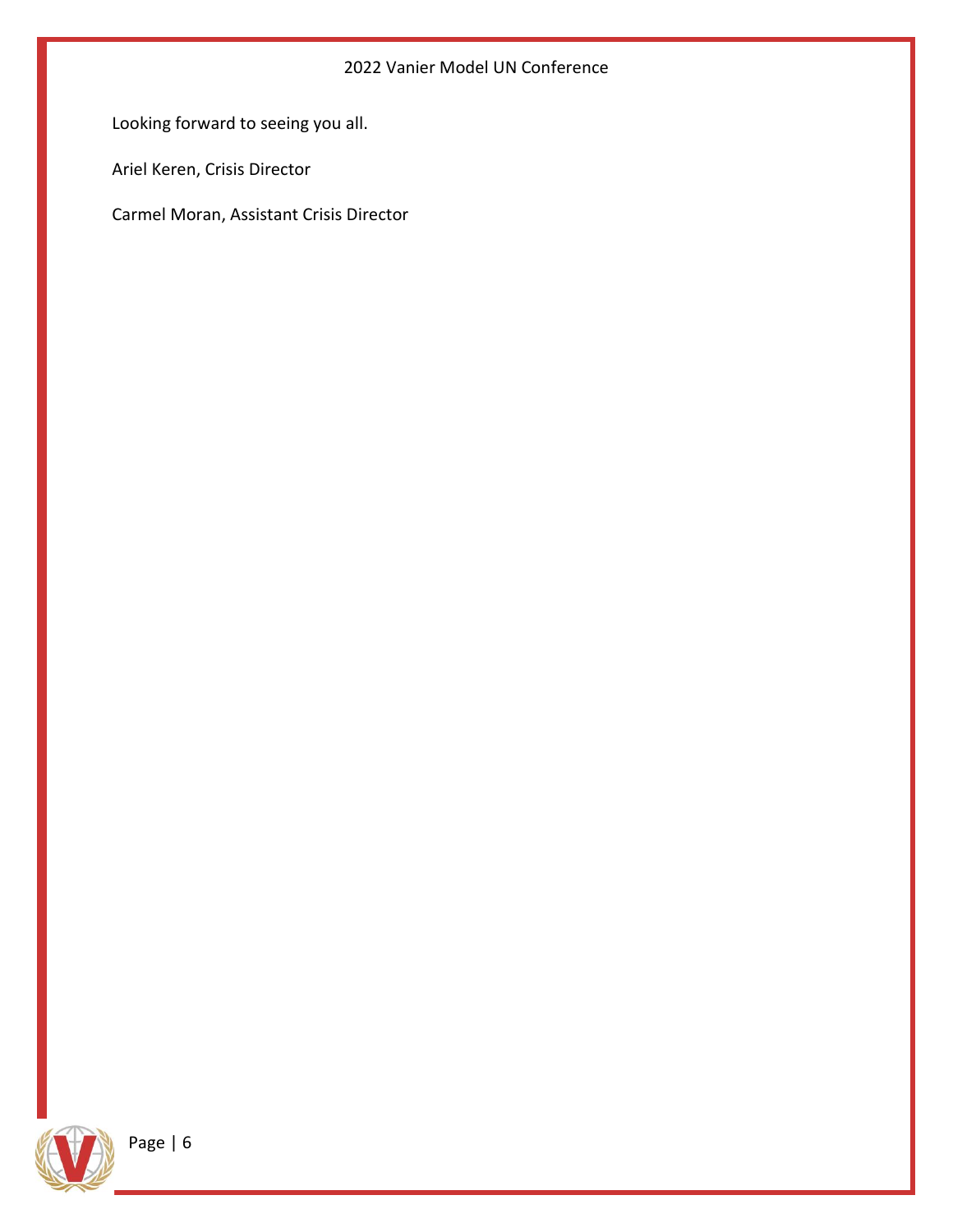*"Every nation is free to travel to every other nation, and to trade with it." -Hugo Grotius*

## <span id="page-7-0"></span>**Introduction of the Conflict**

Since the 1970s, countries around the South China Sea (SCS) have set claims over various land features and maritime zones. These claims almost always overlap with claims of other countries, causing tensions. The most fervent claimer in this sea is China, as it is the only country whose claim encompasses almost the entire area. Because of this extravagant claim and the fact that China keeps patrolling the sea with military vessels and keeps disturbing activity of other countries in the sea, the bulk of the tensions from this dispute lie specifically between China and the other countries. For multiple countries, the SCS's islands represent strategic places to establish military bases outside their mainland. Additionally, the SCS is very important for the economy of many countries coasting it, as it is rich with oil and natural gas reserves, and fish. The SCS also represents an important maritime trade route both for the economies of the nations next to this sea, as well as for countries all over the globe: an estimated \$3.4 trillion passes through the region each year. Thus, a lot of countries all over the world have an interest in keeping the region neutral and peaceful. According to the United Nations International Law of the Sea (UNCLOS), a country is granted a 200 nautical-mile exclusive economic zone from its coast. Because almost all of the countries involved in the dispute respect the rules of the UNCLOS, this is a big reason why they tend to want to claim islands or land features: claiming a single island is enough to grant a country a circular maritime territory of 200 nautical-miles radii! China is the only one whose claim does not respect the UNCLOS, despite being a signatory of it. This conflict

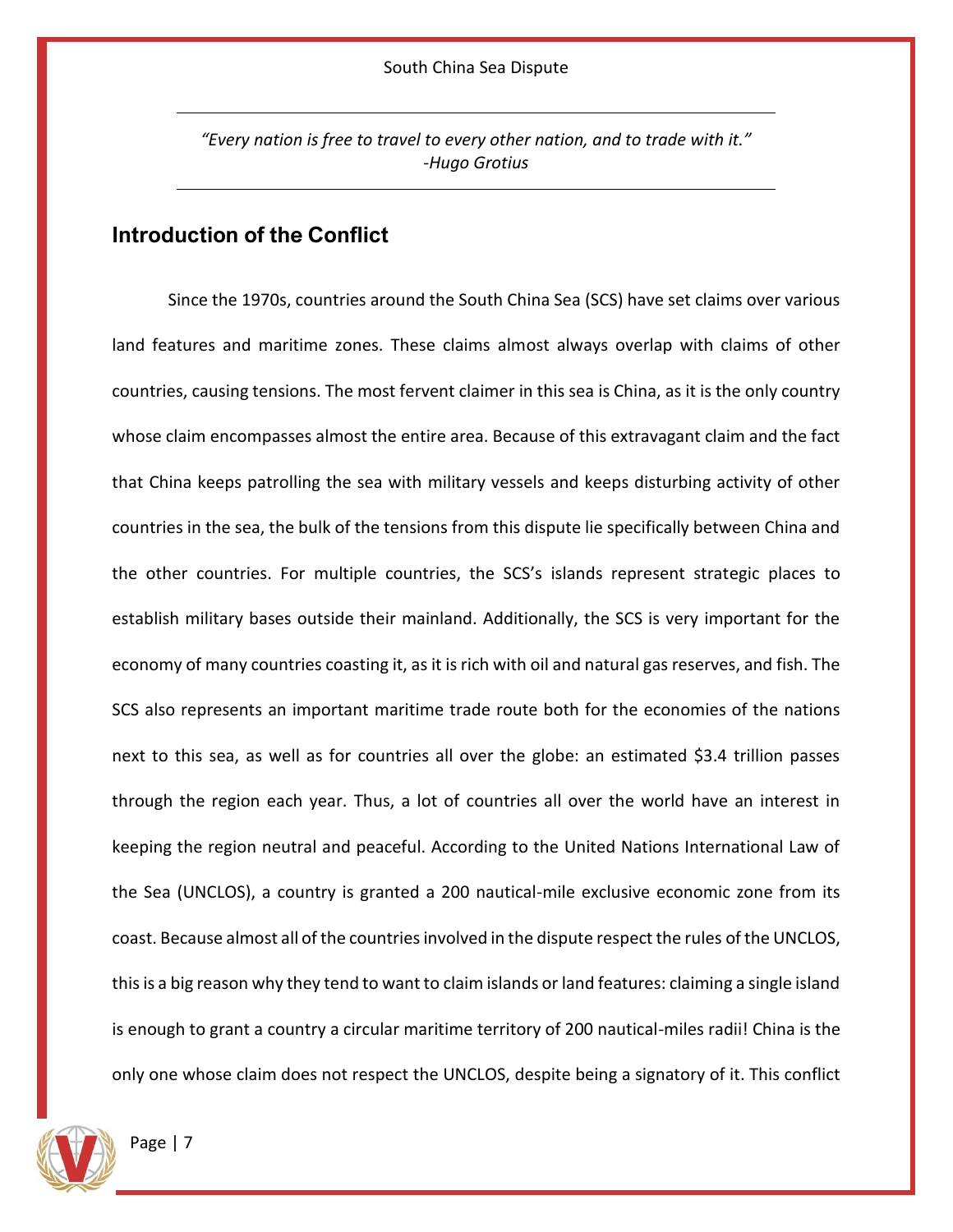is complicated by the fact that many countries involved in it are strongly dependent on China economically, and lack in general the resources to stand up against this big country, and so most tend to avoid expressing their frustration with China's assertiveness in the region. The two biggest exceptions are the Philippines and Vietnam, which openly criticize China's actions. While countries could group to form a bigger resistance to China, not all of them are interested in doing such. Most rely on international law and negotiation to try to resolve the dispute in a peaceful and fairway.

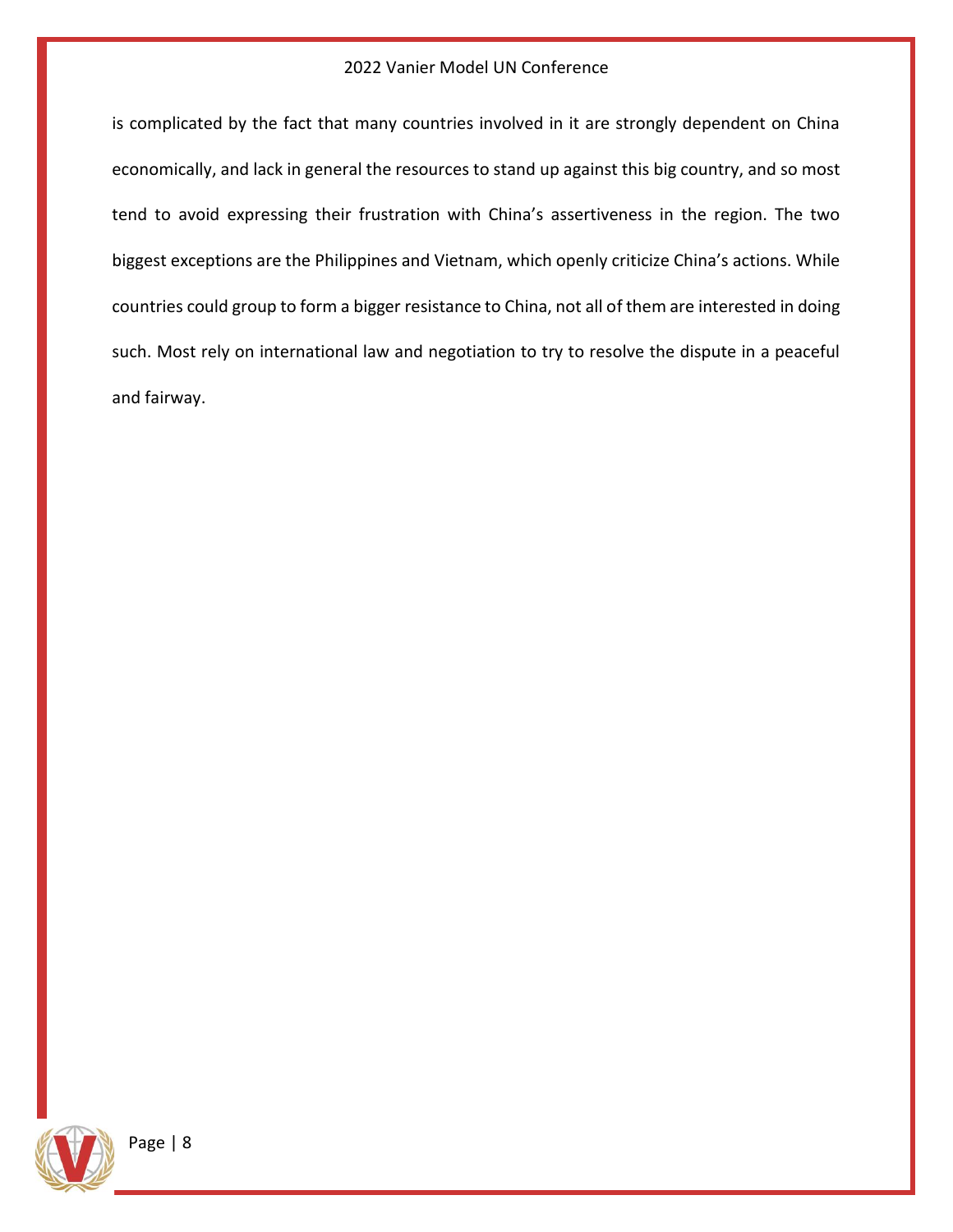

*Figure 1: Map from 2016 Showing the Different Regions Claimed by Countries<sup>1</sup>*

*(Indonesia is missing from the map, whose claim is on the Nathan Islands, located between East and West Malaysia. Taiwan also claims Taiping Island.)*

<sup>1</sup> WSJ com News Graphics, "The South China Sea Dispute," The Wall Street Journal, July 12, 2016, [http://graphics.wsj.com/south-china-sea-dispute/.](http://graphics.wsj.com/south-china-sea-dispute/)

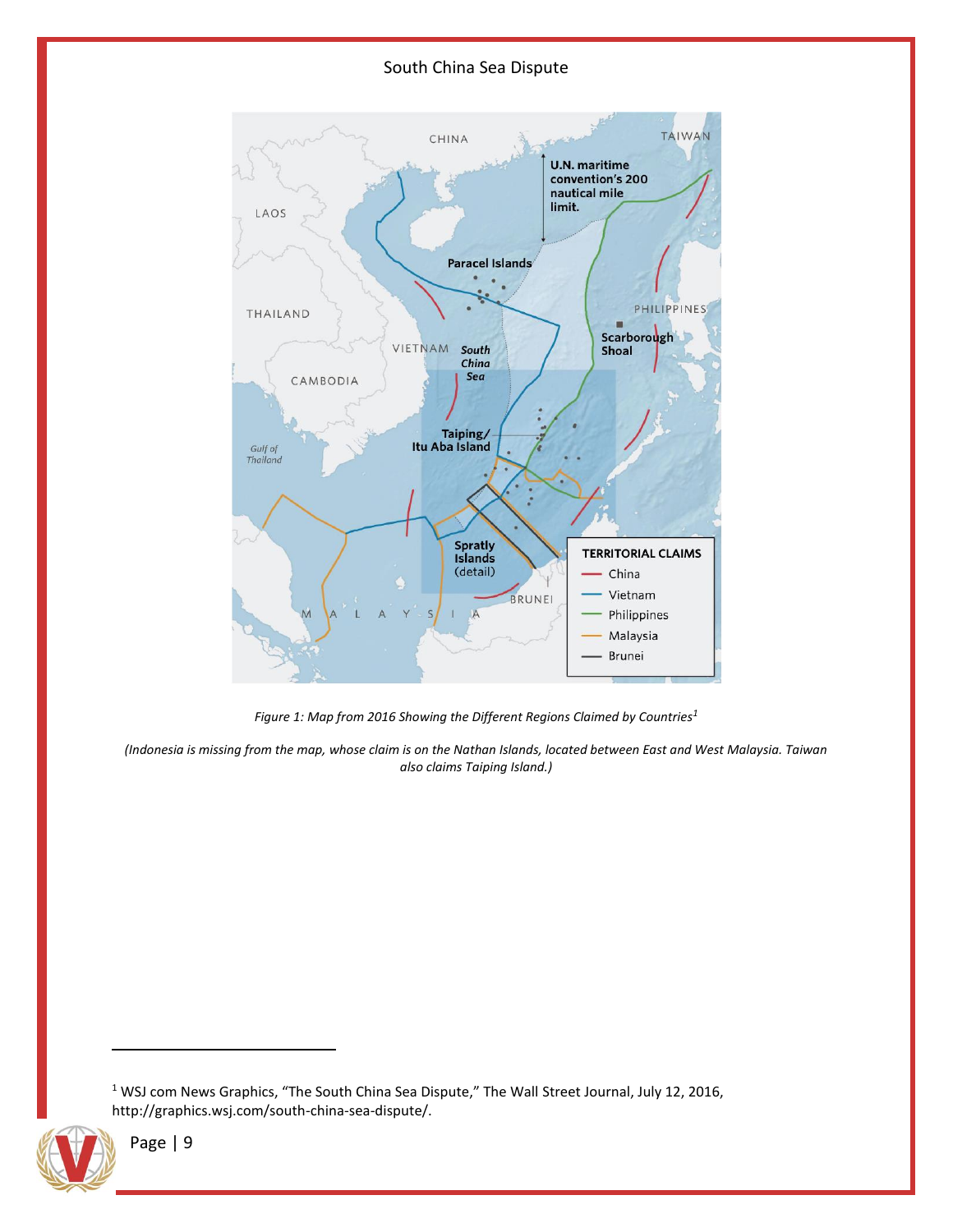## <span id="page-10-0"></span>**Current Situation**

This committee takes place on the weekend of April 23rd and 23th, 2022.

At present, tensions in the region have decreased somewhat. Relations between China, the Philippines, and Vietnam, with regards to the sea, have improved. In spite of this, there are still high tensions.<sup>2</sup> With an election coming up in the Philippines in May, some candidates have expressed interest in increasing military action in the region.<sup>3</sup>

Foreign powers, like the United States and Australia, have been implicated in the situation as well. With Australia being in the vicinity of the South China Sea, it has received residual effects of the conflict. With China being defensive over its territorial claims, it shone a military grade laser from one of its vessels at an Australian aircraft near Australia's exclusive economic zone.<sup>4</sup>

The United States has also been prominent in the conflict. In January 2022, a US aircraft, full of classified technology, crashed into the South China Sea, which kicked off a race to locate it.<sup>5</sup> The technology inside could both leak intelligence to China, a country with complex relations with America, and it could help them better understand American warfare tactics and technology. As recently as November 2021, China has been replicating American military

<sup>5</sup> Borger, Julian. "Race to Salvage US F-35C Fighter Jet That Crashed in Hostile South China Sea." The Guardian. Guardian News and Media, January 28, 2022. [https://www.theguardian.com/world/2022/jan/28/f-35c-crash](https://www.theguardian.com/world/2022/jan/28/f-35c-crash-leaves-us-fighter-jet-sunken-in-hostile-south-china-sea)[leaves-us-fighter-jet-sunken-in-hostile-south-china-sea.](https://www.theguardian.com/world/2022/jan/28/f-35c-crash-leaves-us-fighter-jet-sunken-in-hostile-south-china-sea)



<sup>&</sup>lt;sup>2</sup> "Territorial Disputes in the South China Sea | Global Conflict Tracker." 2022. Council on Foreign Relations. [https://www.cfr.org/global-conflict-tracker/conflict/territorial-disputes-south-china-sea.](https://www.cfr.org/global-conflict-tracker/conflict/territorial-disputes-south-china-sea)

<sup>&</sup>lt;sup>3</sup> "Philippines' Marcos Jnr Wants Military Presence to 'Defend' South China Sea." South China Morning Post, February 15, 2022[. https://www.scmp.com/news/world/article/3167178/philippines-marcos-jnr-wants-military](https://www.scmp.com/news/world/article/3167178/philippines-marcos-jnr-wants-military-presence-defend-south-china-sea)[presence-defend-south-china-sea.](https://www.scmp.com/news/world/article/3167178/philippines-marcos-jnr-wants-military-presence-defend-south-china-sea)

<sup>4</sup> Blaxland, John. "What Happened When a Chinese Ship Shone a Laser at an Australian Plane – and Why Does It Matter?" The Guardian. Guardian News and Media, February 21, 2022. [https://www.theguardian.com/australia](https://www.theguardian.com/australia-news/2022/feb/21/what-happened-when-a-chinese-ship-shone-a-laser-at-an-australian-plane-and-why-does-it-matter)[news/2022/feb/21/what-happened-when-a-chinese-ship-shone-a-laser-at-an-australian-plane-and-why-does-it](https://www.theguardian.com/australia-news/2022/feb/21/what-happened-when-a-chinese-ship-shone-a-laser-at-an-australian-plane-and-why-does-it-matter)[matter.](https://www.theguardian.com/australia-news/2022/feb/21/what-happened-when-a-chinese-ship-shone-a-laser-at-an-australian-plane-and-why-does-it-matter)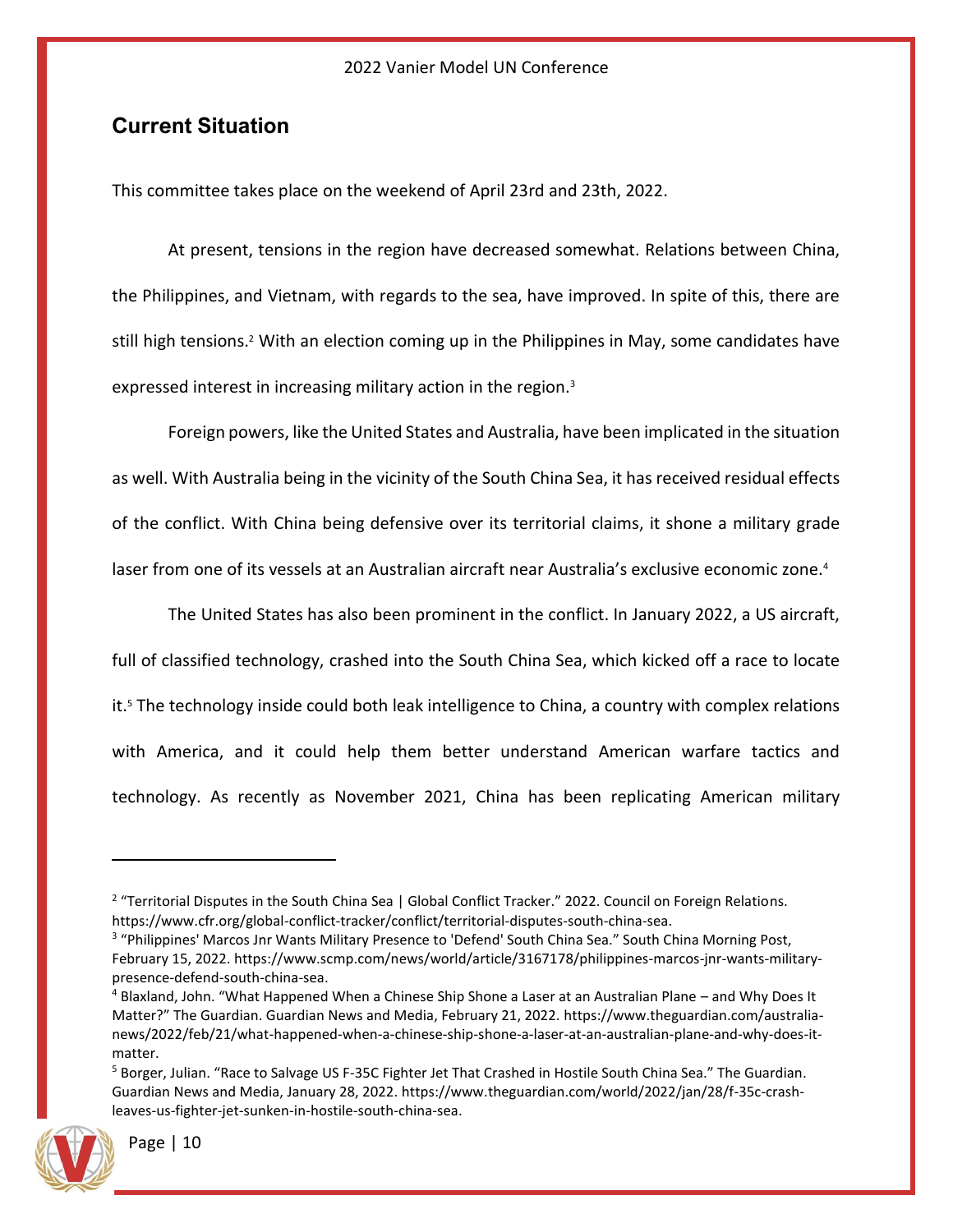technology.<sup>6</sup> This is all part of China's efforts to improve their military in order to militarily assert their claims in the sea.

Currently, the main issues remain the land claims of the Spratly and Paracel Islands. Delegates must decide how to handle all countries' claims to existing land in the region while balancing the creation of new land to claims.

## <span id="page-11-0"></span>**Geographical and Historical Background**

The South China Sea has always been an important resource for the people in the area. For a large part of history, it was used primarily for fishing. There exists documentation of Chinese fishermen using these waters since the 3rd-century CE.<sup>7</sup> However, many of the other valuable resources in the area were not known about or were not widely used until the second half of the 20<sup>th</sup> century, explaining the acceleration in the conflict in the past decades.

The South China Sea is an area of approximately 3.5 million square kilometres.<sup>8</sup> Annually, over \$3 trillion of international trade passes through these waters, including 40% of the total global gas trade.<sup>9</sup> The area is also rapidly increasing in size. With all nations attempting to claim

<sup>&</sup>lt;sup>9</sup> Ibid.



<sup>&</sup>lt;sup>6</sup> "Satellite Images Show China Has Built Mock-Ups of US Warships." The Guardian. Guardian News and Media, November 8, 2021. [https://www.theguardian.com/us-news/2021/nov/08/satellite-images-china-mock-ups-us](https://www.theguardian.com/us-news/2021/nov/08/satellite-images-china-mock-ups-us-warships)[warships.](https://www.theguardian.com/us-news/2021/nov/08/satellite-images-china-mock-ups-us-warships)

<sup>7</sup> Zhiguo Gao, and Bing Bing Jia. "The Nine-Dash Line in the South China Sea: History, Status, and Implications." *The American Journal of International Law*, vol. 107, no. 1, [American Society of International Law, Cambridge University Press], 2013, pp. 98–124, https://doi.org/10.5305/amerjintelaw.107.1.0098. 8 Ibid.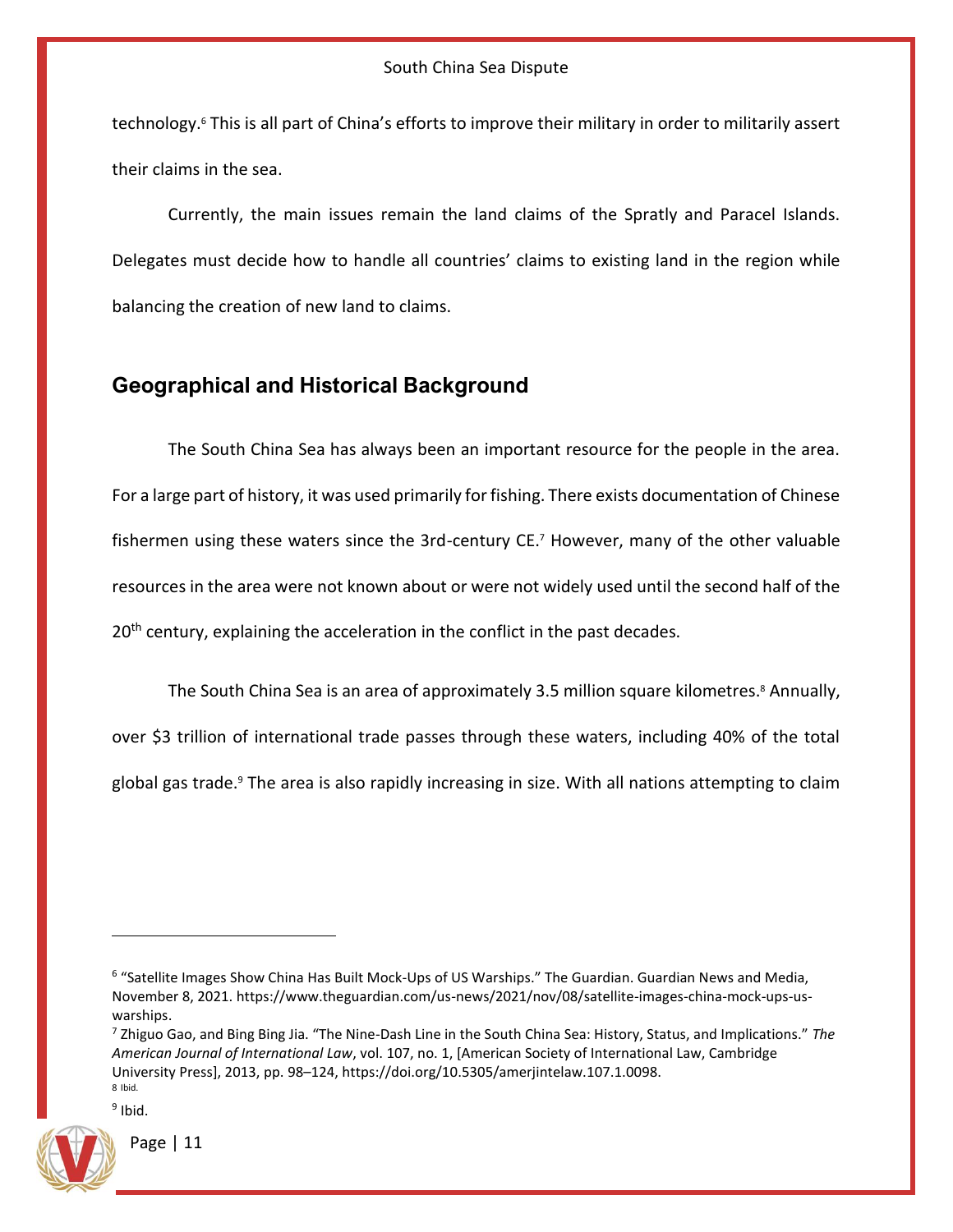exclusive control over the region, new land has been constructed in the form of man-made islands to further the claims of all participants. China alone has added over 3,200 acres of land.<sup>10</sup>

Some of the more significant landmasses in the area include the Paracel Islands, the Pratas Islands, the Spratly Islands, and the Zhongsha Islands. These areas have consistently been a good source of fish and in recent years have become an area with lots of potential to be a major source of natural gas and oil.<sup>11</sup>

For much of the 20<sup>th</sup> century, there has been some conflict and disagreement related to territorial claims in the South China Sea. In 1914, the government of China employed several cartographers to define China's area of control in the ocean. By 1935, these borders were further expanded and encompassed more land area.<sup>12</sup>

In 1947, the Chinese government began using a map featuring an eleven-dash line. This line outlined a big chunk of the SCS which China considered and still considers, as its own naval territory.<sup>13</sup> In 1953, this line would eventually become the nine-dash line, which remains one of the main points of conflict in the present day.

10 Ibid. 11 Ibid.  $12$  Ibid.

 $13$  Ibid.

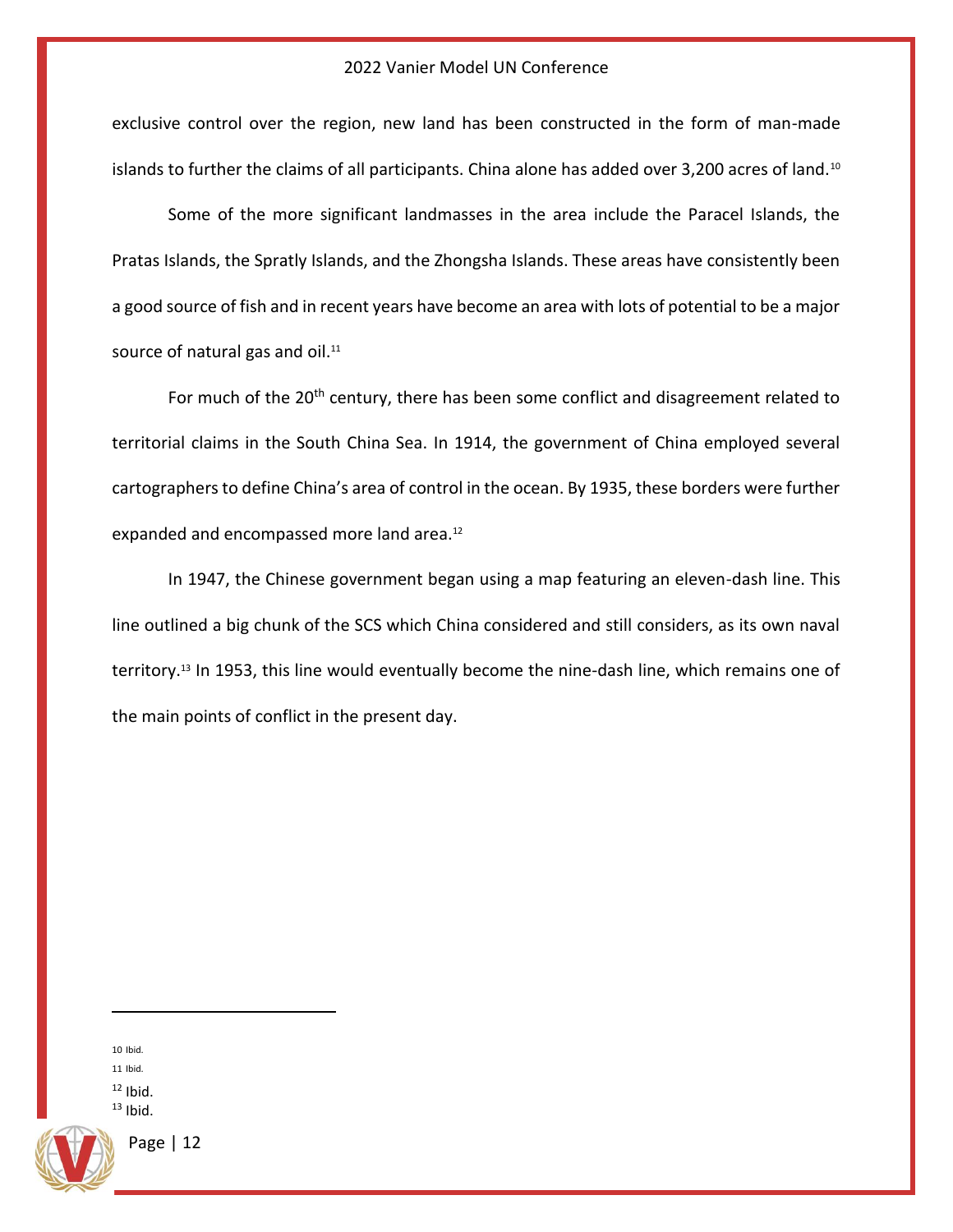

*Figure 2: Map of China's Nine-Dash Line*

In 1949, the Philippines gained their independence and began providing opposition to China's command over the region. They argued that they should have control over some of the Spratly Islands as they are geographically much closer. The Chinese government circulated a statement in 1956 that these islands are in fact Chinese and denied the Philippines' claim.<sup>14</sup> In the 1960s, these tensions began to rise. Vietnam and China fought over the Paracel Islands in the 1970s and continued to do so into the 2000s. Malaysia made several claims to the Spratly Islands. In 2010, Indonesia opposed China's claims over the entire sea.<sup>15</sup>

<sup>14</sup> Zhiguo Gao, and Bing Bing Jia. "The Nine-Dash Line in the South China Sea: History, Status, and Implications." *The American Journal of International Law*, vol. 107, no. 1, [American Society of International Law, Cambridge University Press], 2013, pp. 98–124, https://doi.org/10.5305/amerjintelaw.107.1.0098.  $15$  Ibid.

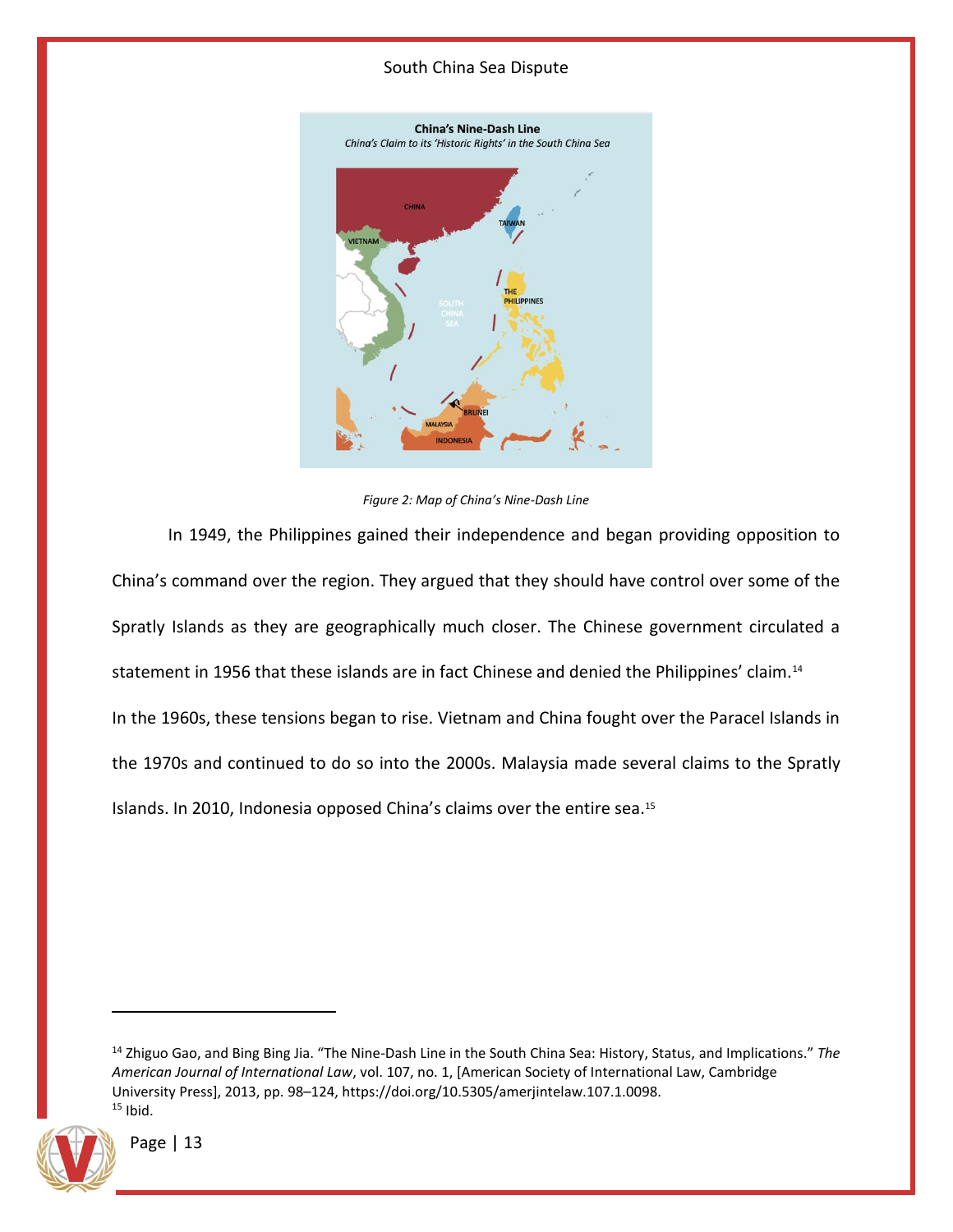## <span id="page-14-1"></span><span id="page-14-0"></span>**Definitions of Maritime Zones and Related Terms**

## **Two Condition of Sailing**

## <span id="page-14-2"></span>*Innocent passage<sup>16</sup>*

*"Passage is innocent so long as it is not prejudicial to the peace, good order or security of the coastal State."<sup>17</sup>*

- Territorial sea (UNCLOS Article 17)
- Internal waters (UNCLOS Article 8): waters located outside of the territorial sea
- Archipelagic waters (UNCLOS Article 52)
- The use of the innocent passage is based on the acknowledgement of the sovereignty of the state that corresponds to the listed areas above.

## <span id="page-14-3"></span>*Freedom of navigation<sup>18</sup>*

- International waters: Exclusive economic zone (EEZ) (UNCLOS Article
- Freedom of Navigation Operations (FONOPS) is applied when one state challenges the

claim made by the state of EEZ; the U.S. military actions against China in the South China

Sea

<sup>17</sup> "UNITED NATIONS CONVENTION on the LAW of the SEA," Un.org, 2020,

[https://www.un.org/Depts/los/convention\\_agreements/texts/unclos/part2.htm.](https://www.un.org/Depts/los/convention_agreements/texts/unclos/part2.htm)  $18$  Ibid



<sup>&</sup>lt;sup>16</sup> Christine Elizabeth Macaraig and Adam James Fenton, "Analyzing the Causes and Effects of the South China Sea Dispute: Natural Resources and Freedom of Navigation," *The Journal of Territorial and Maritime Studies* 8, no. 2 (2021): 42–58, [https://www.jstor.org/stable/48617340,](https://www.jstor.org/stable/48617340) 50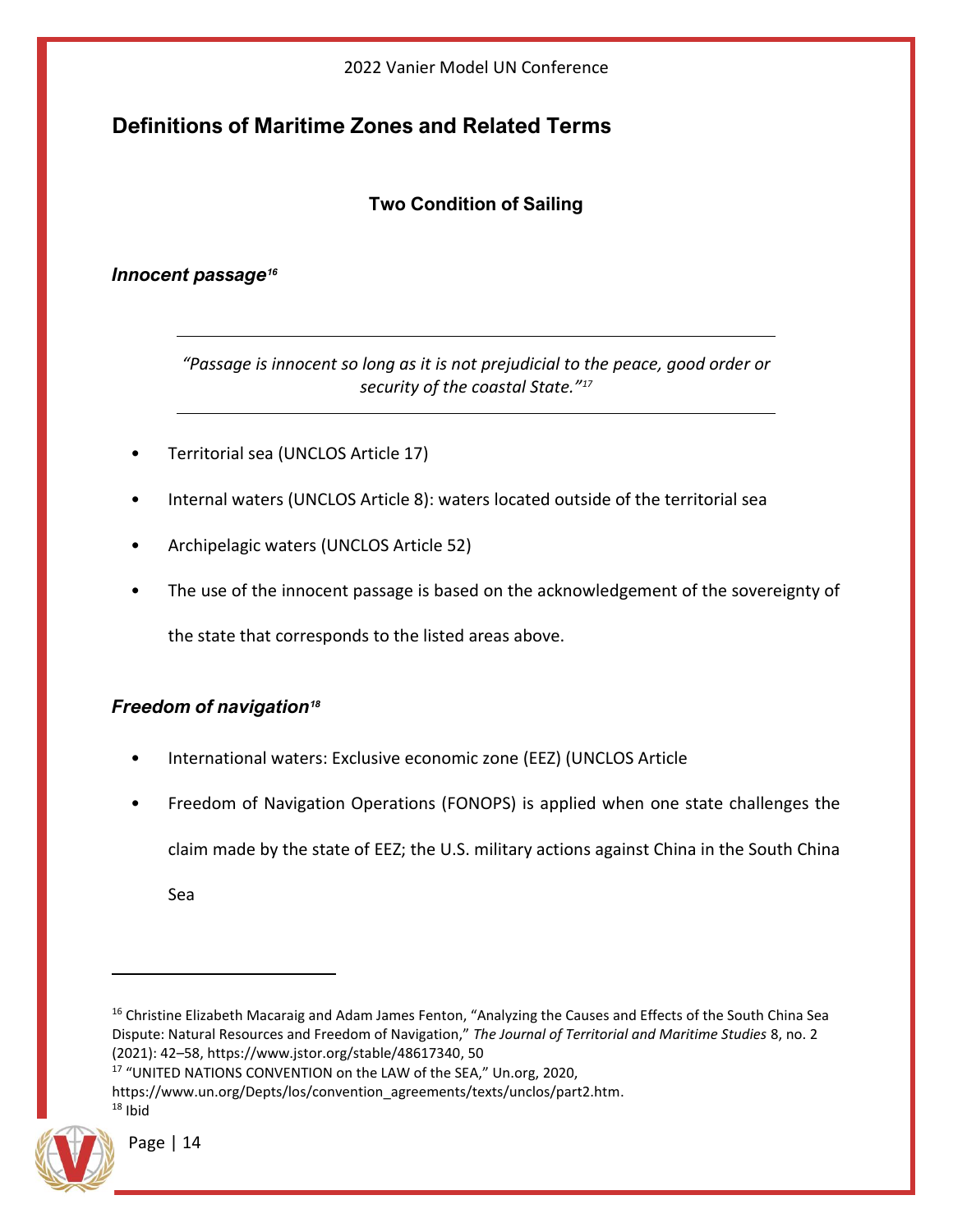## **Maritime Zones**

<span id="page-15-0"></span>"The maritime zones recognized under international law include internal waters, the territorial sea (TS), the contiguous zone (CZ), the exclusive economic zone (EEZ), the continental shelf (CS), the high seas and the Area."19

United Nations Convention on the Law of the Sea (UNCLOS) states that a state that owns

territorial sovereignty over an island or a mainland can claim TS, EEZ and CS.<sup>20</sup>

## <span id="page-15-1"></span>*Territorial sea (TS)<sup>21</sup>*

- 12 nautical miles (nm) (22km) from each coastal State's shore
- Sovereignty over the waters, seabed, subsoil, airspace
- Foreign ships have a right of innocent passage within the territorial sea which is limited

to transit (excluding submerged submarines and aircraft)

• No fishing is allowed

## <span id="page-15-2"></span>*Contiguous zone (CZ)<sup>22</sup>*

- 6 to 12nm (11 to 22km) beyond the territorial sea
- One of the purposes is the extension of the state's sanitary regulations to the sea to

prevent contagious diseases from entering the land

<sup>21</sup> The Editors of Encyclopaedia Britannica, "Territorial Waters | International Law | Britannica," in *Encyclopædia Britannica*, 2020, [https://www.britannica.com/topic/territorial-waters.](https://www.britannica.com/topic/territorial-waters)  $22$  Ibid



<sup>19</sup> "Maritime Zone | InforMEA," www.informea.org, n.d., [https://www.informea.org/en/terms/maritime-zone.](https://www.informea.org/en/terms/maritime-zone) <sup>20</sup> Xuechan Ma, "The South China Sea Dispute: Perspective of International Law," *Atlantisch Perspectief* 40, no. 3 (2016): 39–41, [https://doi.org/10.2307/48581297,](https://doi.org/10.2307/48581297) 39.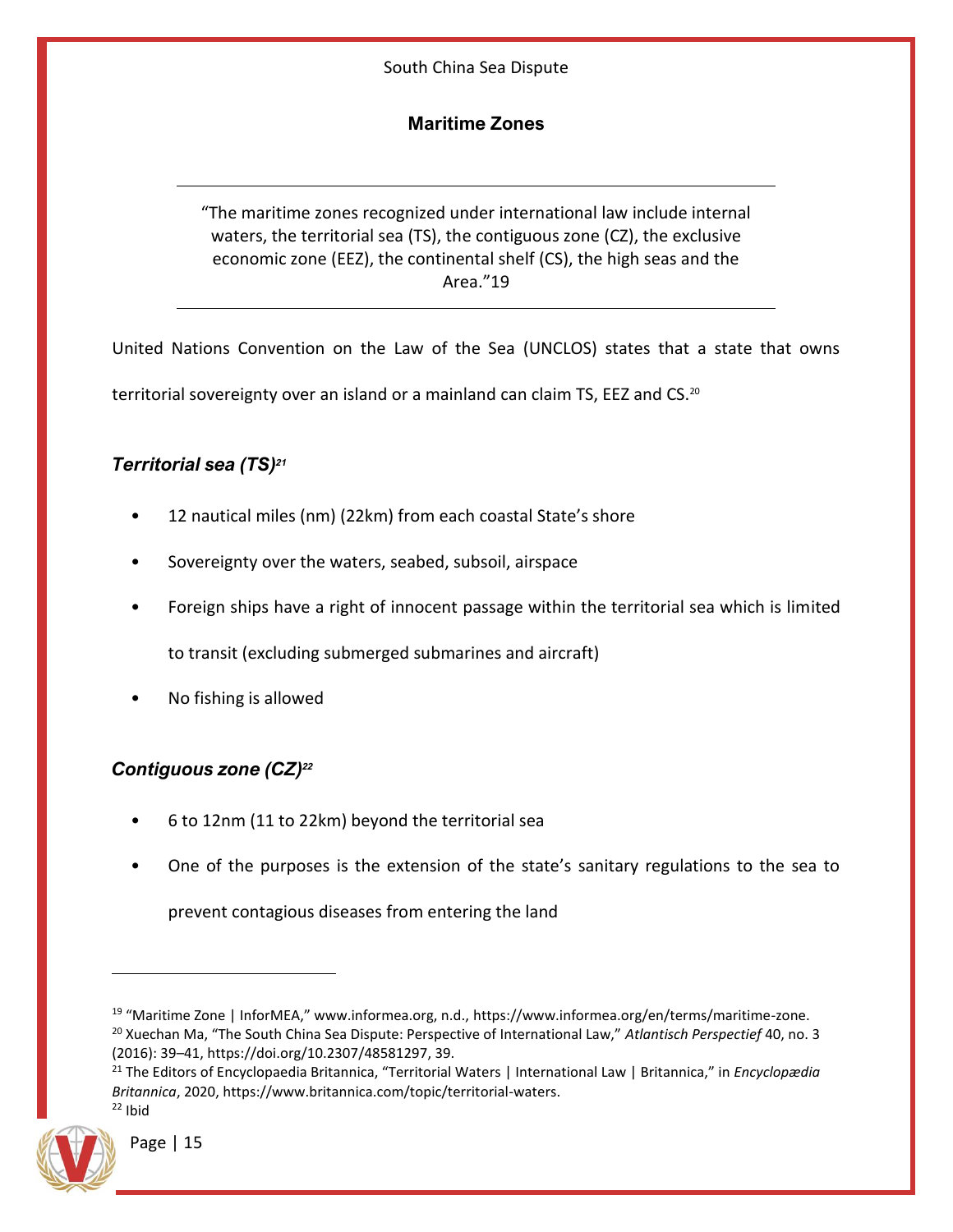## <span id="page-16-0"></span>*Exclusive economic zone (EEZ)<sup>23</sup>*

- within the 200nm (370km) measured from each coastal State's shore
- It is an international water
- The exploitation and regulations of fisheries, scientific research, construction of artificial

islands are allowed

## <span id="page-16-1"></span>*Continental shelf (CS)<sup>24</sup>*

- Up to 200nm in depth from the coast of each State
- The state has the right to explore and exploit natural resources such as the oil and gas in

the seabed





<sup>24</sup> The Editors of Encyclopedia Britannica, "Continental Shelf | Geology," in *Encyclopædia Britannica*, February 3, 2012, [https://www.britannica.com/science/continental-shelf.](https://www.britannica.com/science/continental-shelf)



<sup>23</sup> R. R. Churchill, "Law of the Sea | International Law [1982] | Britannica," in *Encyclopædia Britannica*, February 7, 2022, [https://www.britannica.com/topic/Law-of-the-Sea.](https://www.britannica.com/topic/Law-of-the-Sea)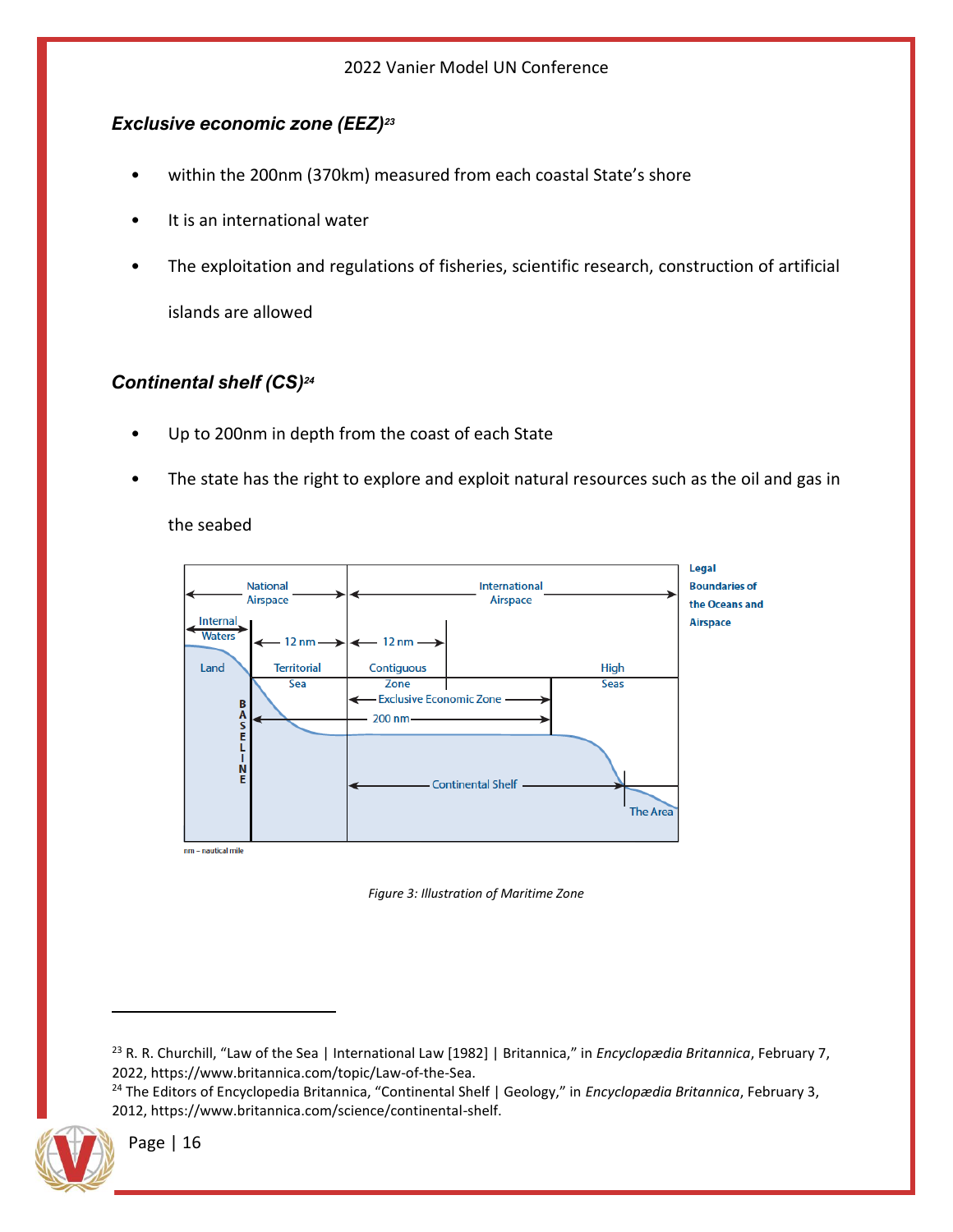## <span id="page-17-1"></span><span id="page-17-0"></span>**Points of Dispute**

## **The Nine-Dash Line**

China claims most of the area in the South China Sea within the Nine-Dash Line which is based on the national document from about 70 years ago.<sup>25</sup> It consists of more than 85% of the total surface, which overlaps with every claim from other countries.<sup>26</sup> China has taken advantage of UNCLOS not having jurisdiction over a historical background of sovereignty and justified sovereignty of islands located within the line.<sup>27</sup> On the contrary, UNCLOS states that China's claim of the Nine-Dash Line is not following its laws and overlaps with other states that claim the territory legitimately.<sup>28</sup> Acknowledging China's "historical right" can allow other countries to claim territories that used to be a part of the kingdoms and empires.<sup>29</sup>

## **"Island" or "Rock"; Definition of Islands That Can Claim EEZ**

<span id="page-17-2"></span>According to UNCLOS, the definition of an "island" is "a naturally formed area of land, surrounded by water, which is above water at high tide," and it also stated that "rocks which cannot sustain human habitation or economic life of their own shall have no exclusive economic

<sup>28</sup> Ibid., 47  $29$  Ibid



<sup>&</sup>lt;sup>25</sup> Christine Elizabeth Macaraig and Adam James Fenton, "Analyzing the Causes and Effects of the South China Sea Dispute: Natural Resources and Freedom of Navigation," *The Journal of Territorial and Maritime Studies* 8, no. 2 (2021): 42–58, [https://www.jstor.org/stable/48617340,](https://www.jstor.org/stable/48617340) 44

<sup>26</sup> Maximo Paulino T. Sison, "Universalizing the Law of the Sea in the South China Sea Dispute," *Ocean Development & International Law* 49, no. 2 (April 3, 2018): 157–75, [https://doi.org/10.1080/00908320.2018.1442181,](https://doi.org/10.1080/00908320.2018.1442181) 158.

<sup>&</sup>lt;sup>27</sup> Christine Elizabeth Macaraig and Adam James Fenton, "Analyzing the Causes and Effects of the South China Sea Dispute: Natural Resources and Freedom of Navigation," *The Journal of Territorial and Maritime Studies* 8, no. 2

<sup>(2021): 42</sup>–58, [https://www.jstor.org/stable/48617340,](https://www.jstor.org/stable/48617340) 44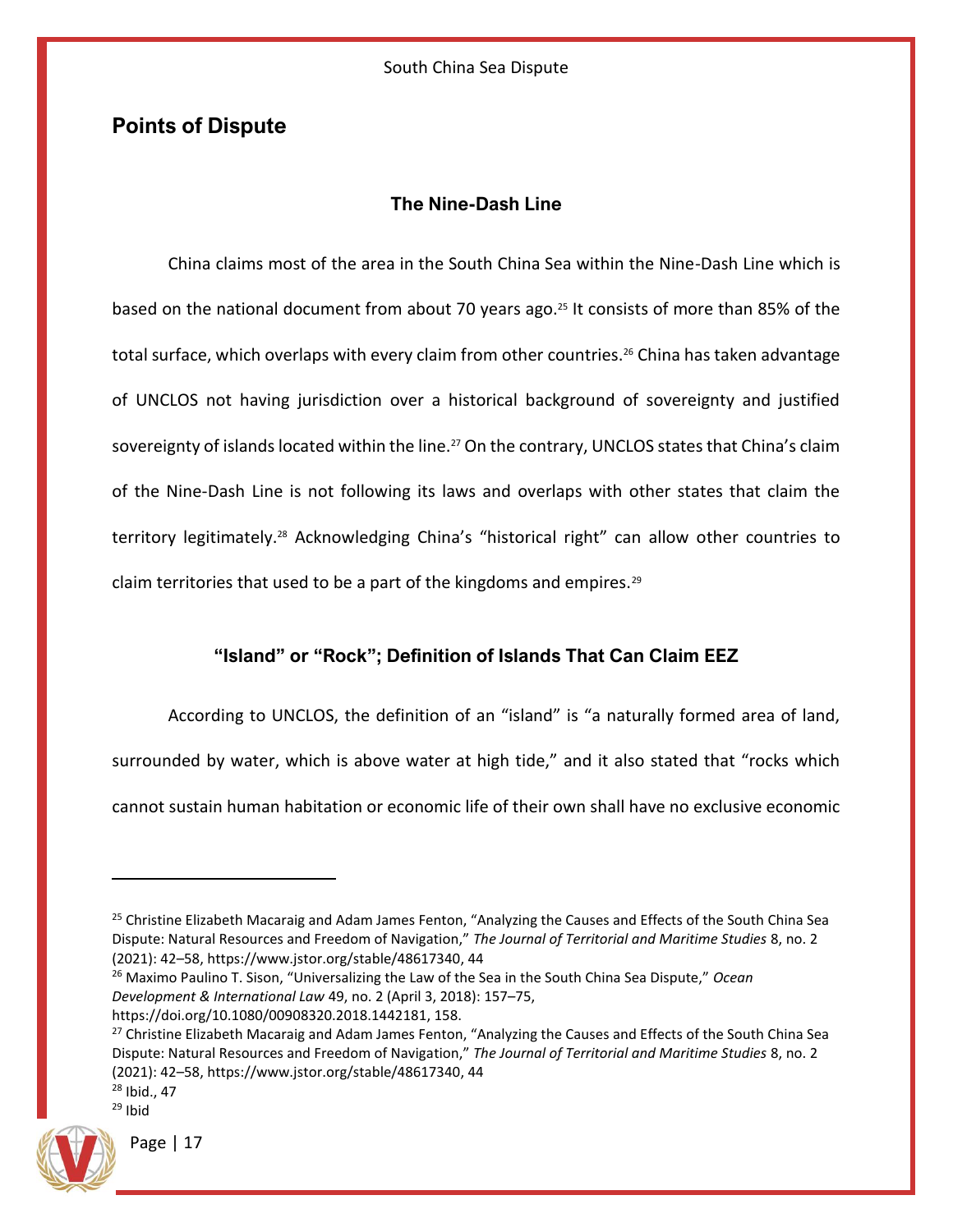zone or continental shelf."<sup>30</sup> Therefore, China's construction of artificial islands around "islands" , which purpose is to keep them above the water at all times, within the South China Sea does not support their claim of the extension of EEZ.<sup>31</sup>

There are many international disputes on whether Archipelagos in the South China Sea is considered an island that could justify a claim of EEZ made by a state.

The only official conclusion regarding this discussion had determined by the Permanent Court of Arbitration in 2016 on the matter of the South China Sea Attribution between the Republic of the Philippines and the People's Republic of China.<sup>32</sup> The Tribunal stated that "all of the high-tide features in the Spratly Islands (including, for example, Itu Aba, Thitu, West York Island, Spratly Island, North-East Cay, South-West Cay) are legally"rocks" that do not generate an exclusive economic zone or continental shelf."<sup>33</sup> The details of the Arbitration follows in a later section.

<sup>&</sup>lt;sup>32</sup> "PRESS RELEASE the SOUTH CHINA SEA ARBITRATION (the REPUBLIC of the PHILIPPINES v. the PEOPLE'S REPUBLIC of CHINA)" (Permanent Court of Arbitration, July 12, 2016), [https://docs.pca-cpa.org/2016/07/PH-CN-](https://docs.pca-cpa.org/2016/07/PH-CN-20160712-Press-Release-No-11-English.pdf)[20160712-Press-Release-No-11-English.pdf.](https://docs.pca-cpa.org/2016/07/PH-CN-20160712-Press-Release-No-11-English.pdf)  $33$  Ibid



<sup>&</sup>lt;sup>30</sup> "PREAMBLE to the UNITED NATIONS CONVENTION on the LAW of the SEA," www.un.org, accessed March 9, 2022, [https://www.un.org/depts/los/convention\\_agreements/texts/unclos/part8.htm.](https://www.un.org/depts/los/convention_agreements/texts/unclos/part8.htm)

<sup>&</sup>lt;sup>31</sup> Christine Elizabeth Macaraig and Adam James Fenton, "Analyzing the Causes and Effects of the South China Sea Dispute: Natural Resources and Freedom of Navigation," *The Journal of Territorial and Maritime Studies* 8, no. 2 (2021): 42–58, [https://www.jstor.org/stable/48617340,](https://www.jstor.org/stable/48617340) 49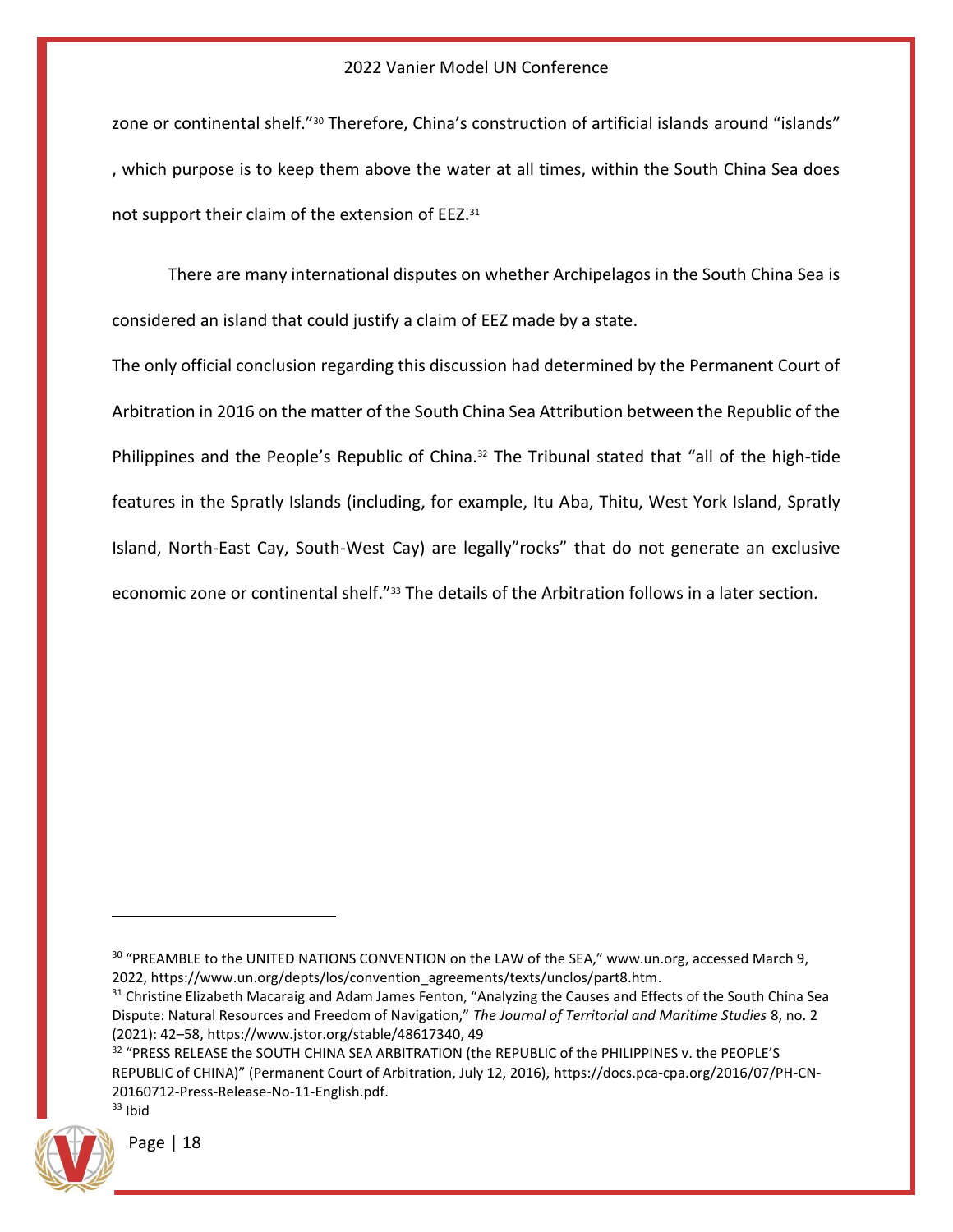## **Overlapping of Maritime Zones Claims**

<span id="page-19-0"></span>The Spratlys Islands area<sup>34</sup>

- China: sovereignty, EEZ, CS from the islands (based on the understanding that the Spratlys Islands historically belong to China)
- Vietnam: sovereignty, EEZ, CS from the main island
- Malaysia: small islands in the southern area of the Spratlys Islands, EEZ, CS from its mainland

These claims are overlapping each other, although there are differences in where to set the claims for EEZ and CS. <sup>35</sup>

## **Construction of Artificial Islands and Militarization**

<span id="page-19-1"></span>In recent years, China has strengthened its influence in the South China Sea by constructing artificial islands in the area, specifically the Spratly island based on the recognition that these islands belong to the state. There are two main goals in doing so: to extend the claim of EEZ and have a militarization base.<sup>36</sup> China intends to reinforce national defence in response to the United States' tightening its relationships with Indonesia, Malaysia, Vietnam, Philippines, and Brunei.<sup>37</sup> Several reports stated that the artificial islands hold runways for aircraft to land,

[https://www.cfc.forces.gc.ca/259/290/308/305/almannai.pdf.](https://www.cfc.forces.gc.ca/259/290/308/305/almannai.pdf) 5, 6.



<sup>34</sup> Xuechan Ma, "The South China Sea Dispute: Perspective of International Law," *Atlantisch Perspectief* 40, no. 3 (2016): 39–41, [https://doi.org/10.2307/48581297,](https://doi.org/10.2307/48581297) 40.

<sup>35</sup> Ibid., 40

<sup>&</sup>lt;sup>36</sup> Aaron Van, "Artificial Islands in South China Sea," ArcGIS StoryMaps, December 9, 2020, [https://storymaps.arcgis.com/stories/6d8a684e762f4f4ca90c1a19121fcf8c.](https://storymaps.arcgis.com/stories/6d8a684e762f4f4ca90c1a19121fcf8c)

<sup>&</sup>lt;sup>37</sup> Major Almannai Faesal, "WHY CHINA BUILT in the SOUTH CHINA SEA," May 2019,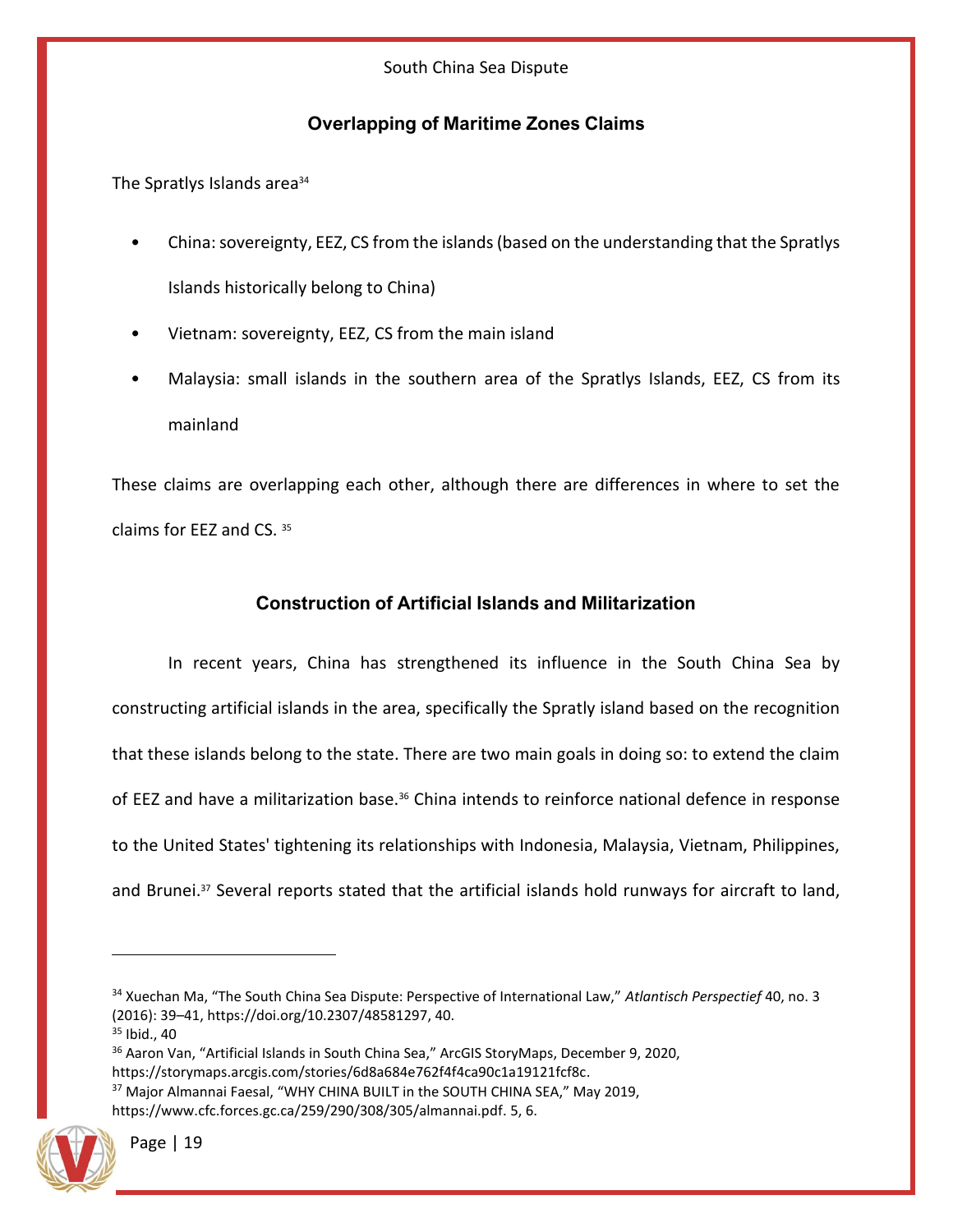radars, buildings that might include military facilities, and installations of missiles.<sup>38</sup> The claim over these natural islands that are now being converted into artificial islands overlaps with the claims from the Philippines, Vietnam and Taiwan.<sup>39</sup>

#### **Maritime Resources**

<span id="page-20-0"></span>Controlling over resources had always been the source of conflict of the states and the South China Sea Dispute is one of them. Whoever dominates the area can gain vast amounts of natural resources that could enrich the state's economy and boost its position in international society. The estimation says, in the South China Sea, there are "11 billion barrels of oil, 190 trillion cubic feet of natural gas, 16.6 million tons of fish for a yearly catch, and 3,365 known species of fish."<sup>40</sup> China has a strong desire of gaining new energy sources, which led them to have their own estimation of oil, 130 billion barrels.<sup>41</sup> This is bigger compared to the general estimation, which is why they disparity trying to dominate the South China Sea. Claiming EEZ is the key to having a right to exploit the oil and maritime resources.

 $39$  Ibid

<sup>&</sup>lt;sup>40</sup> Christine Elizabeth Macaraig and Adam James Fenton, "Analyzing the Causes and Effects of the South China Sea Dispute: Natural Resources and Freedom of Navigation," *The Journal of Territorial and Maritime Studies* 8, no. 2 (2021): 42–58, [https://www.jstor.org/stable/48617340,](https://www.jstor.org/stable/48617340) 43  $41$  Ibid



<sup>&</sup>lt;sup>38</sup> Aaron Van, "Artificial Islands in South China Sea," ArcGIS StoryMaps, December 9, 2020, [https://storymaps.arcgis.com/stories/6d8a684e762f4f4ca90c1a19121fcf8c.](https://storymaps.arcgis.com/stories/6d8a684e762f4f4ca90c1a19121fcf8c)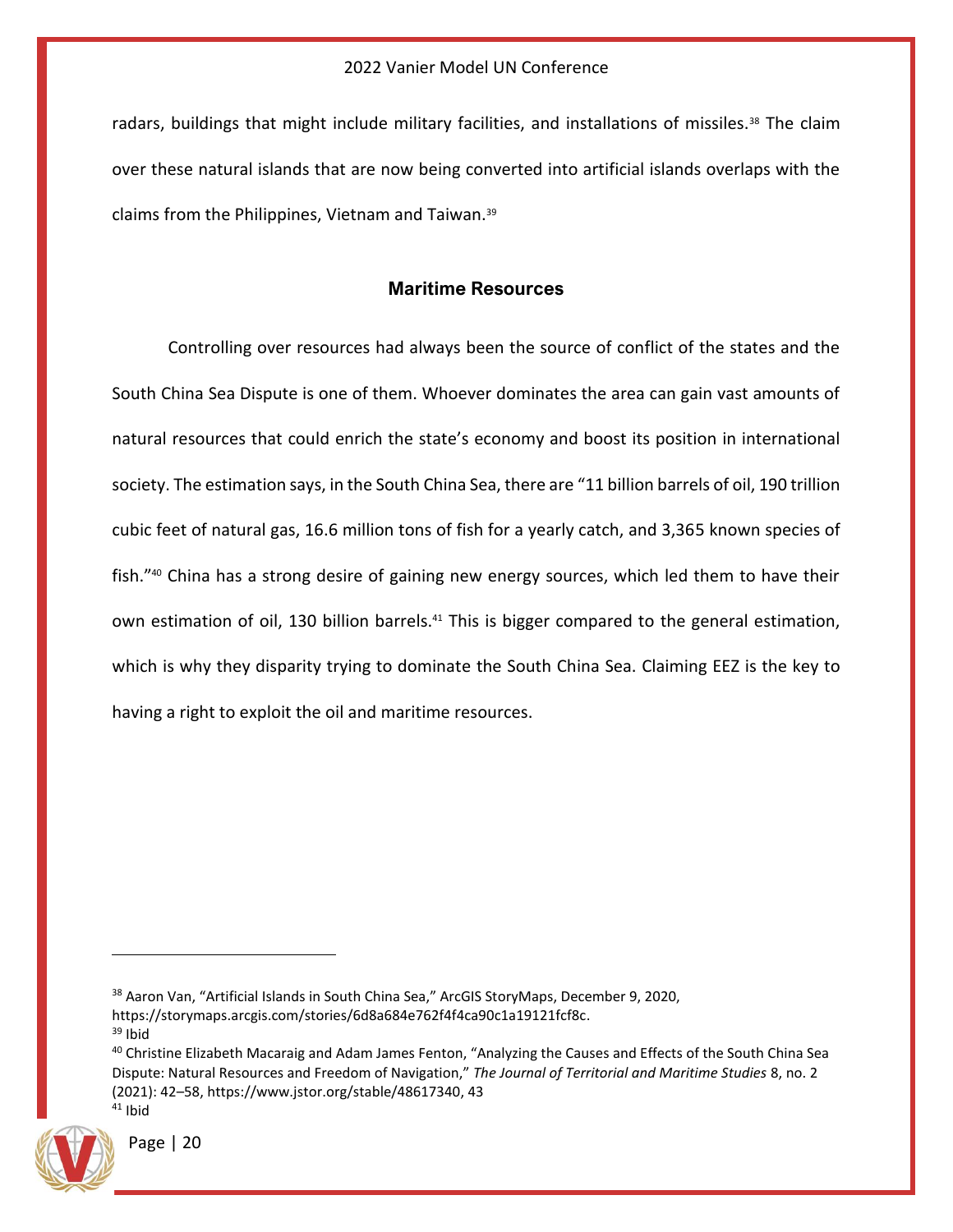## <span id="page-21-1"></span><span id="page-21-0"></span>**International Concerns**

## **Trade Route**

Throughout the year, an estimated \$11.3 billion worth of the world's goods pass through the SCS, which accounts for about 30% of the total world trade.<sup>42</sup> The SCS is also used for the global transportation of crude oil, as it accounts for more than 30% of the world's crude oil trade.<sup>43</sup> The SCS is extremely important for the economy of Asian countries such as China, Hong Kong, Japan, Malaysia, Singapore, South Korea, Taiwan, Thailand, Vietnam.<sup>44</sup> The Strait of Malacca, located between Malaysia and the Sumatra island of Indonesia, represents a vital waterway that connects the Indonesian Ocean and the South China Sea.<sup>45</sup>

If a state gains sovereignty over an area in the South China Sea, the state of the water becomes EEZ, which provides multiple benefits to the country, including the right of the exploitation of resources. On the other hand, states that rely on their economical activity on fishly in the area might suffer from regulations of fishing that decrease their income.

<sup>45</sup> The Editors of Encyclopaedia Britannica, "Strait of Malacca | Strait, Asia | Britannica," in *Encyclopædia Britannica*, June 20, 2019, [https://www.britannica.com/place/Strait-of-Malacca.](https://www.britannica.com/place/Strait-of-Malacca)



 $42$  Christine Elizabeth Macaraig and Adam James Fenton, "Analyzing the Causes and Effects of the South China Sea Dispute: Natural Resources and Freedom of Navigation," *The Journal of Territorial and Maritime Studies* 8, no. 2 (2021): 42–58, [https://www.jstor.org/stable/48617340,](https://www.jstor.org/stable/48617340) 46  $43$  Ibid

<sup>44</sup> Christine Elizabeth Macaraig and Adam James Fenton, "Analyzing the Causes and Effects of the South China Sea Dispute: Natural Resources and Freedom of Navigation," *The Journal of Territorial and Maritime Studies* 8, no. 2 (2021): 42–58, [https://www.jstor.org/stable/48617340,](https://www.jstor.org/stable/48617340) 46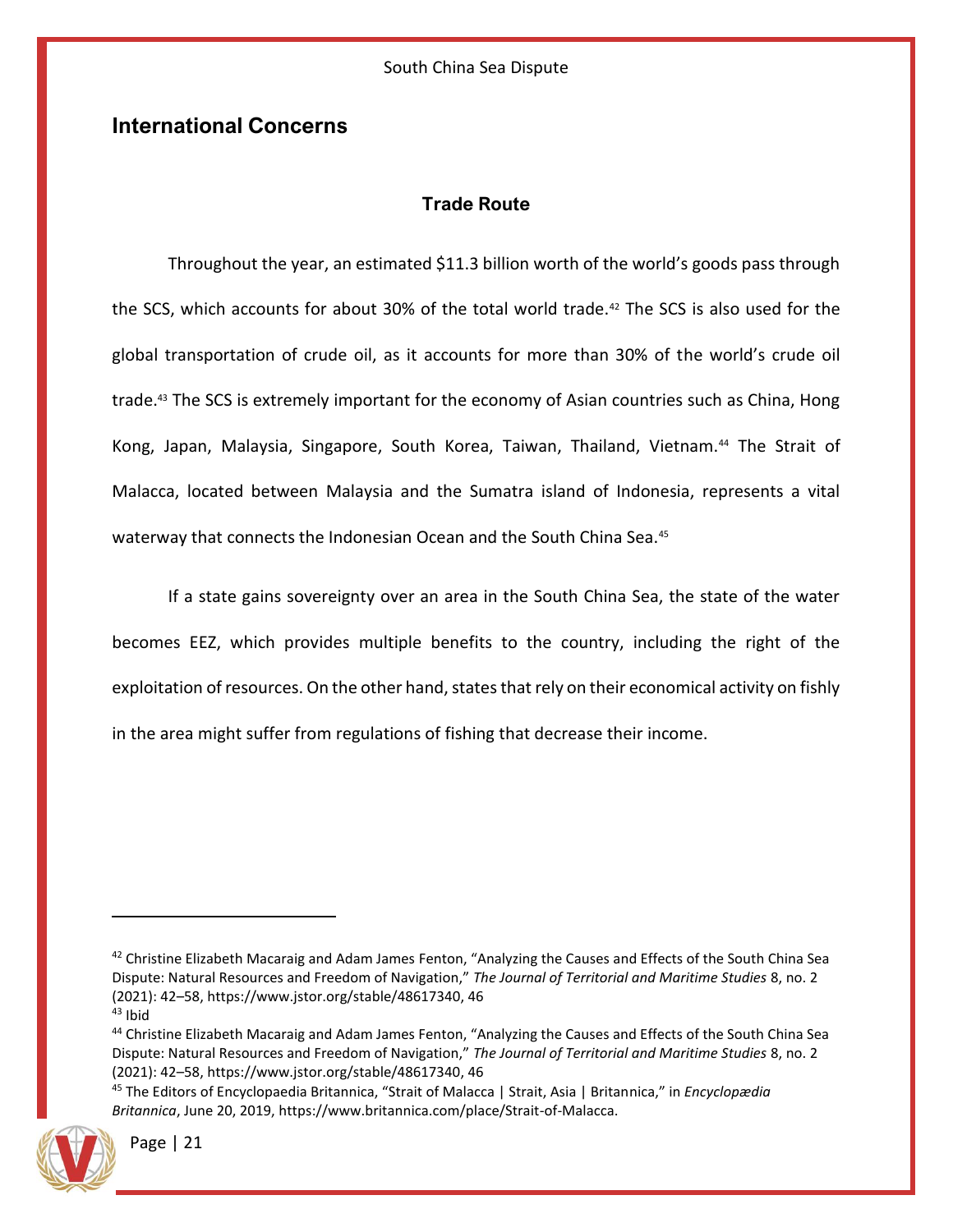

*Figure 4: "Major crude oil trade flows in the South China Sea (2016)"*

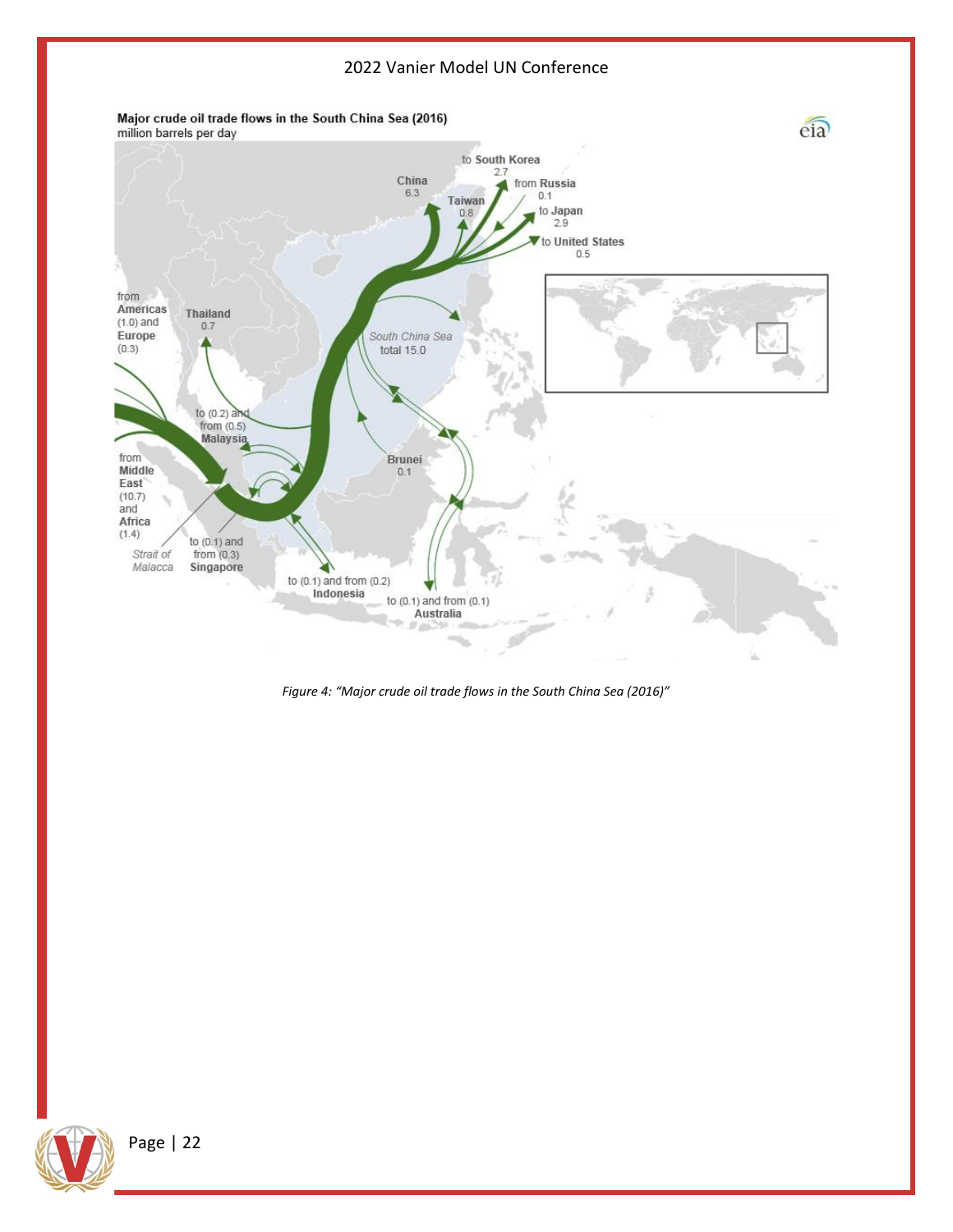## <span id="page-23-1"></span><span id="page-23-0"></span>**The South China Sea Arbitration Filed by the Philippines against China**

## **Overview**

In January 2013, the Republic of the Philippines filed an official claim about the South China Sea dispute against the People's Republic of China at the Permanent Court of Arbitration in Hague, Netherlands.<sup>46</sup> The claim mainly included three matters: non-legitimacy in "historical rights" to claim a territory within the Nine-Dash Line, an objection in claiming EEZ and CS from "islands" in the South China Sea that are legally rocks, and unlawful claim of sovereignty by China overlapping with the Philippines's right issued under UNCLOS. <sup>47</sup>

On July 12, 2016, the case was finalized with the release of the *Award*, which brought a significant victory that supported the Philippines original claim.<sup>48</sup> The *Award* includes the invalidation of the Nine-Dash Line and the denial of claiming EEZ through "ilslands" in the South China Sea which was concluded to be rocks based on the article of UNCLOS. <sup>49</sup> The court accepted historical background that Chinese fisherman went fishing within the area of the Nine-Dash Line, however, there was no evidence of dominance over the area.<sup>50</sup>

<sup>49</sup> "PREAMBLE to the UNITED NATIONS CONVENTION on the LAW of the SEA," www.un.org, accessed March 9, 2022, [https://www.un.org/depts/los/convention\\_agreements/texts/unclos/part8.htm.](https://www.un.org/depts/los/convention_agreements/texts/unclos/part8.htm)  $50$  Ibid



<sup>46</sup> Maximo Paulino T. Sison, "Universalizing the Law of the Sea in the South China Sea Dispute," *Ocean Development & International Law* 49, no. 2 (April 3, 2018): 157–75, [https://doi.org/10.1080/00908320.2018.1442181,](https://doi.org/10.1080/00908320.2018.1442181) 158.

<sup>47</sup> Ibid

<sup>48</sup> Ibid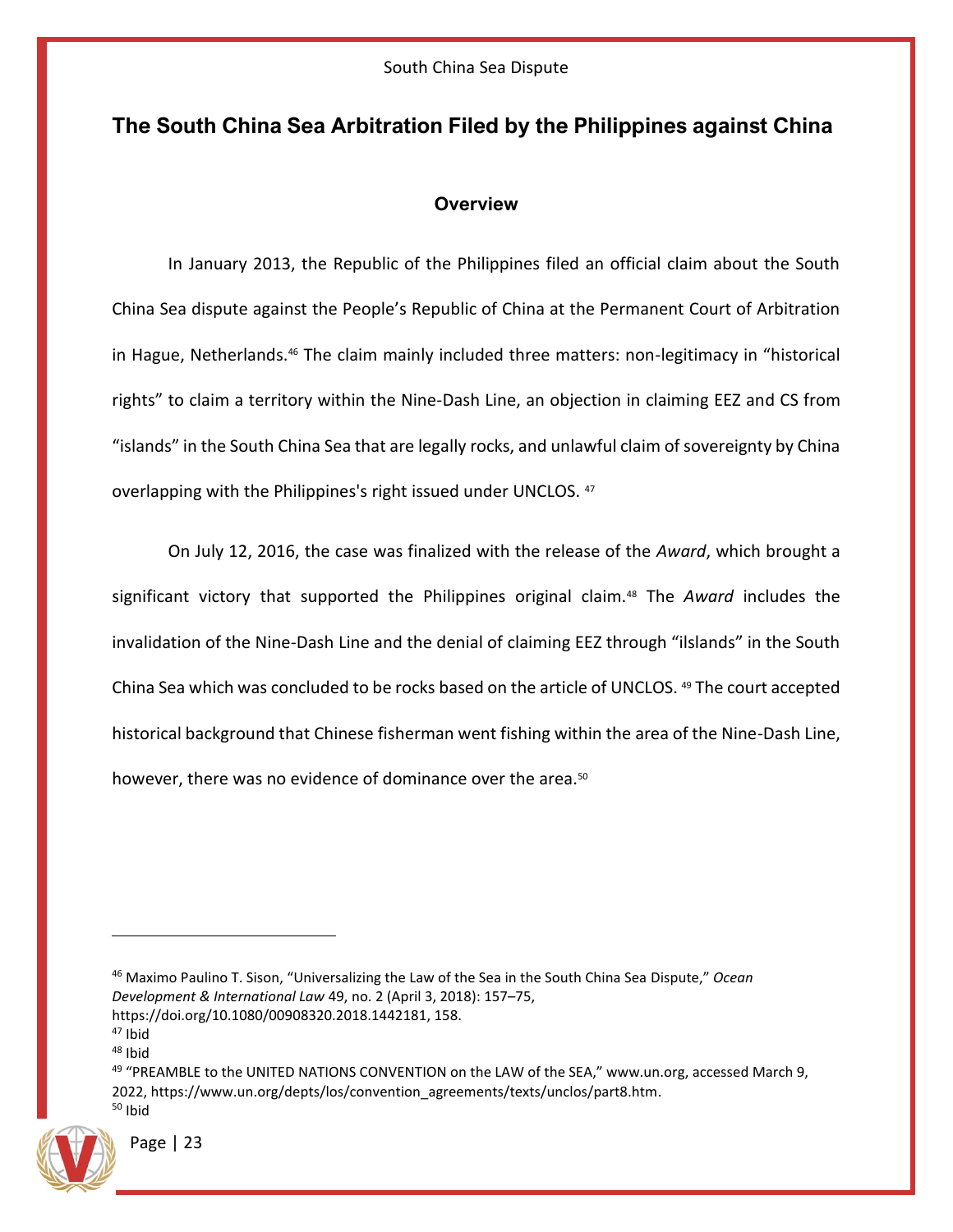## **China's reaction**

<span id="page-24-0"></span>Despite the fact that the judgement states that China's claim on the Nine-Dash Line does not hold a historical basis, China declared that they do not accept the outcome of the arbitation and they have been strengthening its political influence in the South China Sea through the illegal construction of artificial islands in the area and through deploying militaries on the sea.<sup>51</sup>

## **The Philippines' reaction**

<span id="page-24-1"></span>Since Rodrigo Duterte, the current president of the Philippines, got elected in 2016 after the victory of the case, he has promoted the benefits the Philippines have in allying with China.<sup>52</sup> China agreed on investing billions of dollars in the Philippines in its infrastructures, which has not been finalized.<sup>53</sup>

In May 2021, the president of the Philippines stated that the *Award* is "a piece of paper" and that it is meaningless which has an intention to appeal to the friendly relations between the Philippines and China.<sup>54</sup>

<sup>54</sup> Devina Halim, "Arbitration Win over China Just a Piece of Paper: Philippines President," www.aa.com.tr, May 6, 2021, [https://www.aa.com.tr/en/asia-pacific/arbitration-win-over-china-just-a-piece-of-paper-philippines](https://www.aa.com.tr/en/asia-pacific/arbitration-win-over-china-just-a-piece-of-paper-philippines-president/2231477)[president/2231477.](https://www.aa.com.tr/en/asia-pacific/arbitration-win-over-china-just-a-piece-of-paper-philippines-president/2231477)



<sup>51</sup> Ibid., 159

<sup>&</sup>lt;sup>52</sup> Yen Nee Lee, "Four Years On, Philippine President Duterte Is Still Struggling to Show the Benefits of Being Pro-China," CNBC, September 8, 2020, [https://www.cnbc.com/2020/09/08/philippine-president-duterte-fails-to](https://www.cnbc.com/2020/09/08/philippine-president-duterte-fails-to-produce-results-from-pro-china-stance.html)[produce-results-from-pro-china-stance.html.](https://www.cnbc.com/2020/09/08/philippine-president-duterte-fails-to-produce-results-from-pro-china-stance.html)

 $53$  Ibid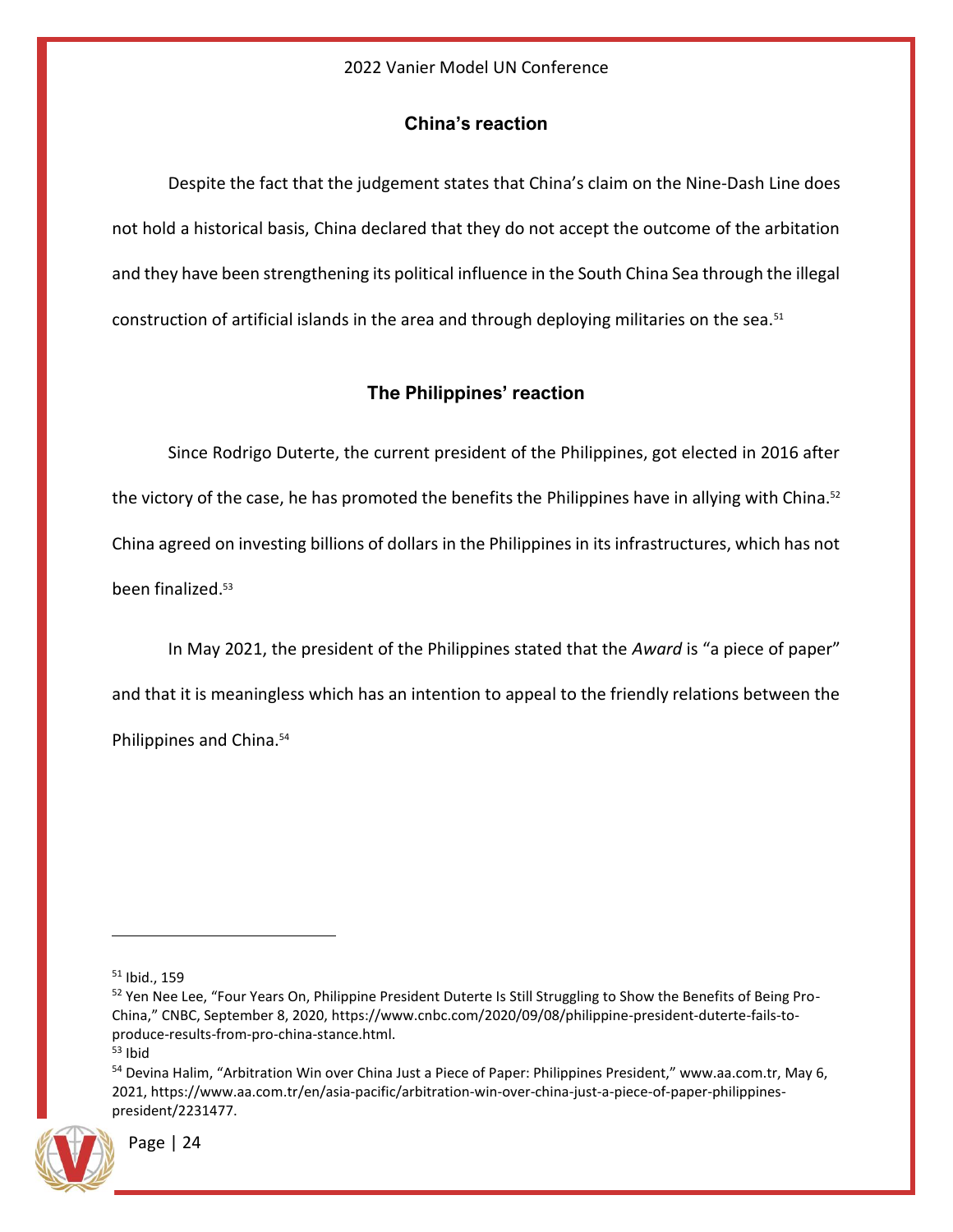## <span id="page-25-0"></span>**Questions to Consider**

- 1. Most of the territorial rights claimed by several countries in the South China Sea do not follow the definition of "islands" under UNCLOS. Should the international community consider tightening regulations of the claims for each state to respect the Article of UNCLOS?
- 2. One of the reasons for the long-lasting dispute is the overlapping of the claim because every state refuses to let go of the rights to claim EEZ and TS in the South China Sea. Should there be a new international marine law to regulate overlapping territorial claims between states?
- 3. The presence of vast maritime resources drives the states to claim EEZ within the South China Sea. Is there a way all states can manage to share the benefits of exploiting the resources with their neighbours to solve the dispute?
- 4. Trade passing through the SCS is extremely important for Asian countries. How can an international community come up with a trade route regulation that doesn't create another dispute?

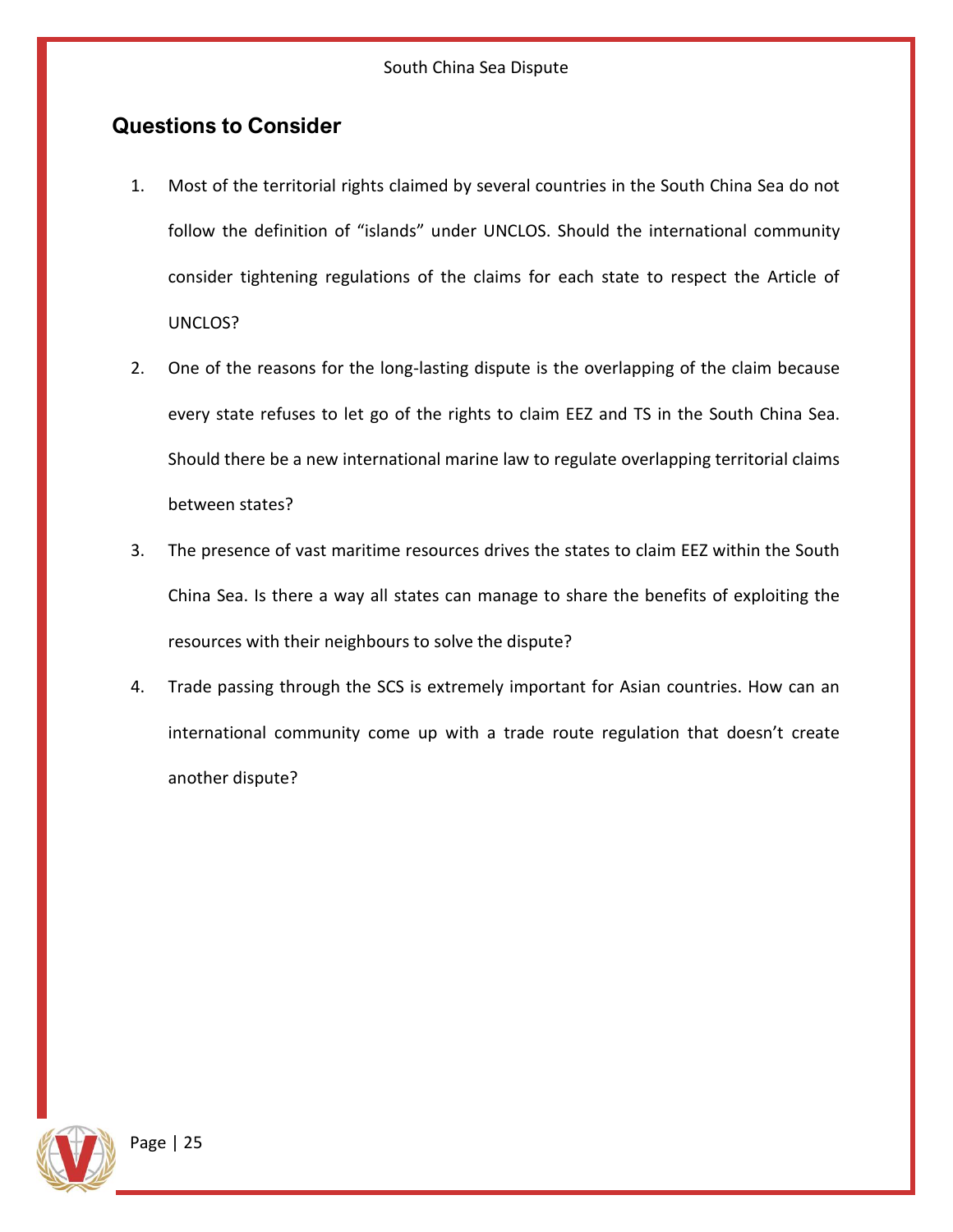## <span id="page-26-1"></span><span id="page-26-0"></span>**Country Descriptions**

#### **Claimaint Countries:**

#### <span id="page-26-2"></span>*China*

China seeks to control the entire South China Sea. It claims an area delimited by a "ninedash line" which includes the entire sea and all its land features, all of which are in conflict with the claims of other states. China's nine-dash line claim has been ruled invalid by the international court for being inconsistent with the United Nations Law of the Sea China (UNCLOS), but even though it is a signatory of the UNCLOS, China continues to consider its claim as a legitimate one, based on "historical records". to gradually increase the presence of Chinese vessels in these contested regions with the goal to eventually fully control them. China does not consider any of the sovereign claims made by the other countries, and does not hesitate to periodically show them who owns these areas through force and threats. Another part of China's strategy to assert its presence in the SCS is to "build" new islands where the water is shallow enough to allow for it. Controlling the SCS is an important objective for China as it represents one of the most important global maritime trade routes (it is estimated that one-third of global shipping passes through the SCS). It also contains great amounts of oil and natural gas reserves, making it an important source of energy that China can exploit. The SCS is also important to China for military purposes: controlling this territory would yield the country a great deal of power, not only because of its enormous size, but also because of its strategic, central location in South-East Asia and its many clusters of islands on which military outposts could be built. China is also an ally of

Russia, both of which have a similar interest in claiming a neighbouring state (Ukraine for Russia,

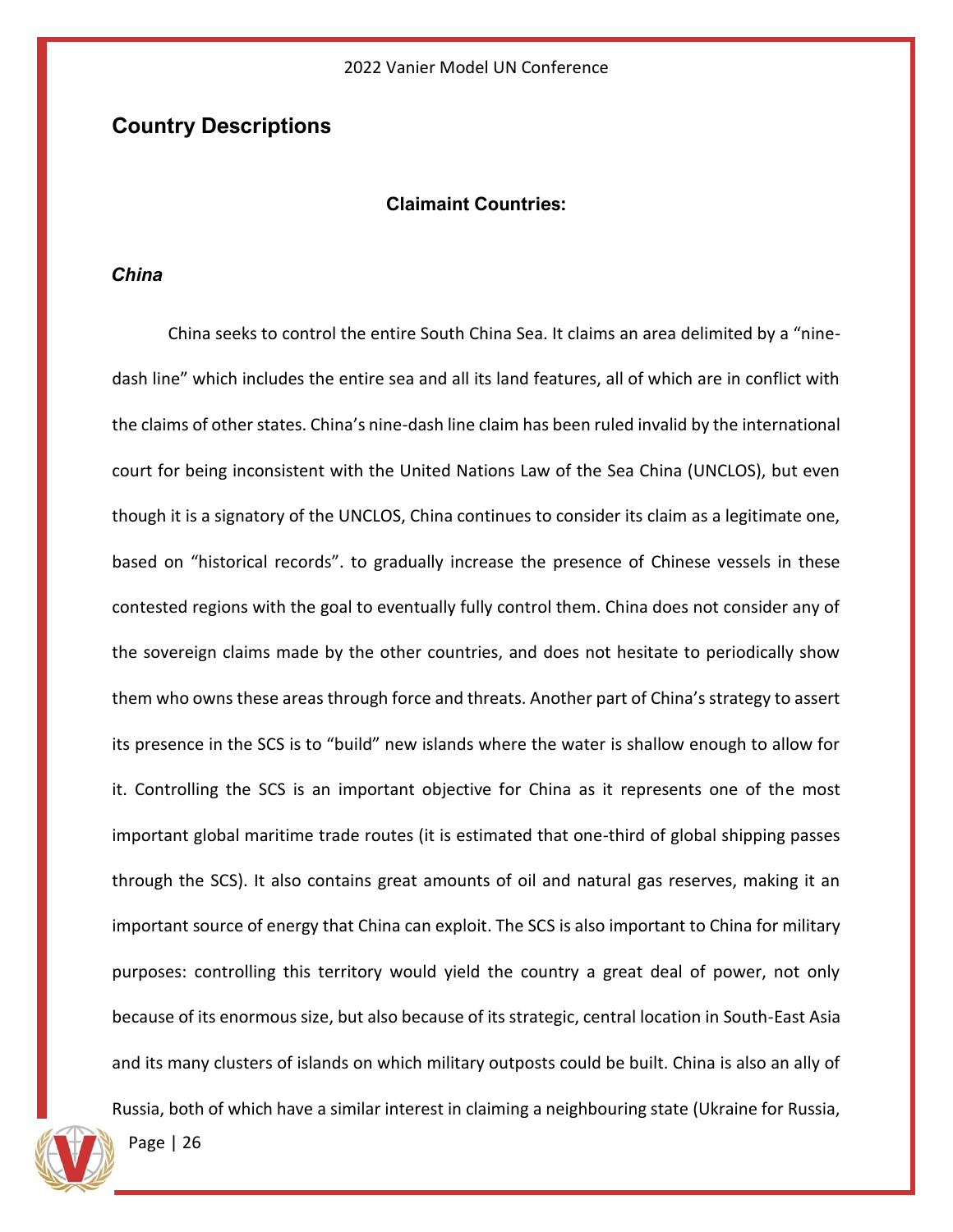Taiwan for China). Ties between these two countries are growing, as these two have started conducting their first joint patrols in the Western Pacific in 2021.<sup>55</sup>

#### <span id="page-27-0"></span>*The Philippines*

The Philippines is probably the most active player after China in this dispute. Its main conflict is with China, whose regular military presence in what the Philippines considers its own integral territory greatly angers. The Philippines openly and regularly condemns China's actions in the SCS, and even went as far as to hold an international court on this dispute in 2016, where it was concluded that China had no right to claim its "nine-dash line" area on the basis of the UNCLOS, however, China did not change its strategy despite the order. The Philippines has filed 78 diplomatic protests to China since 2016! As recently as in February 2022, the president of the Philippines announced that he wants to bring military presence to the SCS, not to fire upon vessels but to defend its waters. He precised that he will not prioritize a military solution to the conflict, and will continue following a diplomatic approach with China. Indeed, being the weaker state in this conflict, the Philippines' strategy focuses on diplomacy and international law. Noteworthy however is that the Philippines is an ally of the U.S., which verbally supports the Philippines in this conflict. The SCS is important for the Philippines for its gas and oil industry, and fishing industry.<sup>56</sup>

<sup>&</sup>lt;sup>56</sup> "Philippines' Marcos wants military presence to defend its waters in South China Sea," Reuters, February 15, 2022, [https://www.reuters.com/world/asia-pacific/philippines-marcos-wants-military-presence-defend-its-waters](https://www.reuters.com/world/asia-pacific/philippines-marcos-wants-military-presence-defend-its-waters-south-china-sea-2022-02-15/)[south-china-sea-2022-02-15/](https://www.reuters.com/world/asia-pacific/philippines-marcos-wants-military-presence-defend-its-waters-south-china-sea-2022-02-15/)



<sup>&</sup>lt;sup>55</sup> "US wants to help Taiwan participate 'meaningfully' in UN, as China prepares to mark key anniversary," The Guardian, October 24, 2021[, https://www.theguardian.com/world/2021/oct/24/us-wants-to-help-taiwan](https://www.theguardian.com/world/2021/oct/24/us-wants-to-help-taiwan-participate-meaningfully-in-un-as-china-prepares-to-mark-key-anniversary)[participate-meaningfully-in-un-as-china-prepares-to-mark-key-anniversary](https://www.theguardian.com/world/2021/oct/24/us-wants-to-help-taiwan-participate-meaningfully-in-un-as-china-prepares-to-mark-key-anniversary)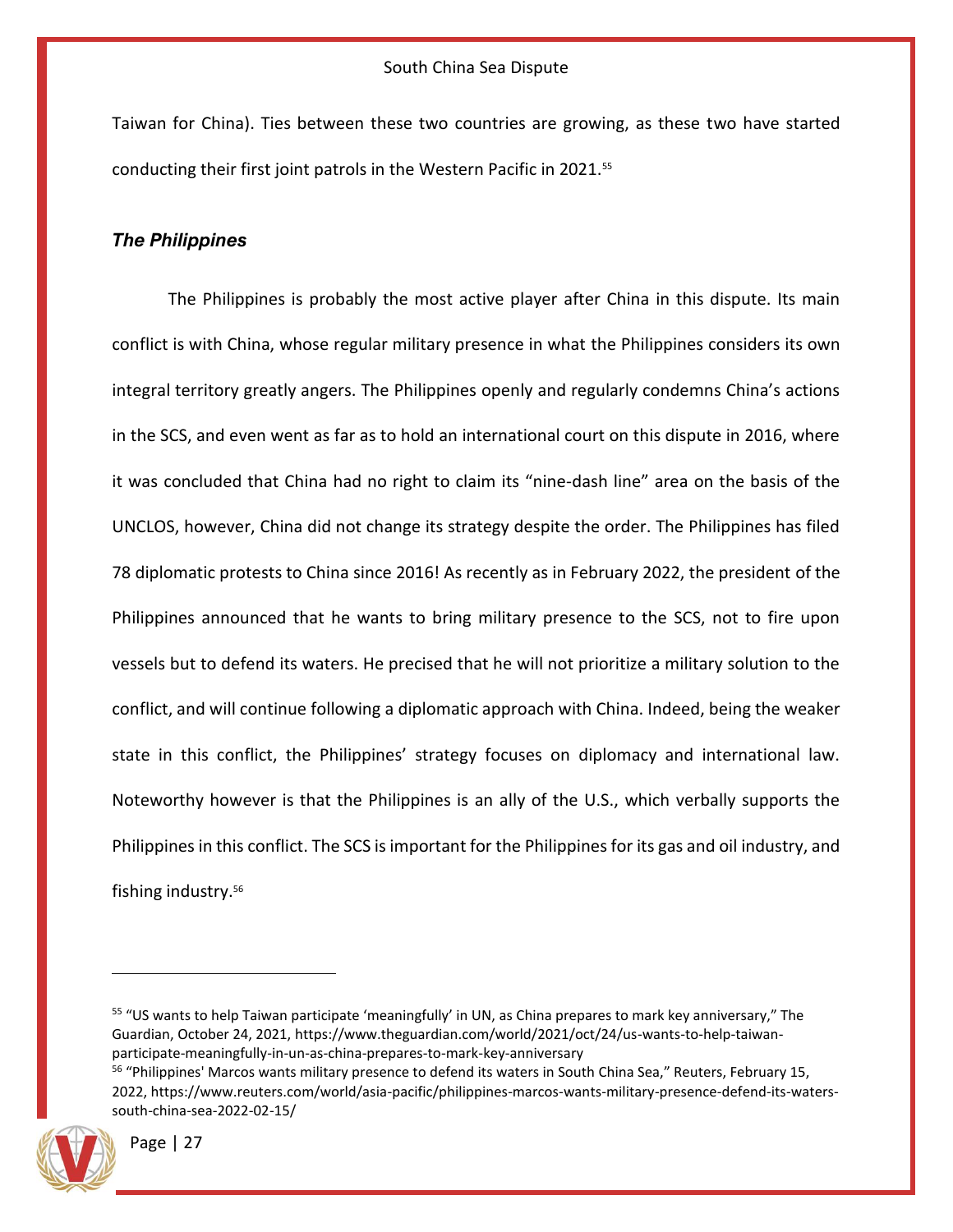#### <span id="page-28-0"></span>*Vietnam*

Vietnam is one of the key claimants in the South China Sea Dispute. Sovereignty and territorial integrity is sacred to the Vietnamese, especially considering its century history of external invasion and colonial dominance. Safeguarding its sovereignty is Vietnam's most important aspect in this issue. On the aspect of economy, Vietnam's most important concern is energy supply security, and the South China Sea sea bed's oil and natural gas reserves play a critical role in meeting its electricity demand. Vietnam seeks a peaceful resolution to this dispute, through negotiation and discussion. Vietnam's territorial claims overlapping with those of several other countries, a possible path that some Vietnam government officials are proposing is to acknowledge its islands as being "contested areas"; to use a more flexible understanding of sovereignty. Vietnam has a long history of successful resolutions of these types of maritime disputes with neighbouring countries, usually solving these using Joint Development Agreements (JDA), whereby two or more concerned countries agree to share exploitation of the resources of the contested territory. Unlike many other countries involved in the SCS dispute, Vietnam does not hesitate to openly criticize China when they intrude into their sovereign regions.<sup>57</sup>

#### <span id="page-28-1"></span>*Indonesia*

Indonesia is primarily focused on guarding its own claims around the Natuna Islands, all the while not antagonizing China. Indeed, President Jokowi has little interest in regional

<sup>&</sup>lt;sup>57</sup> Min Van Pham, "Vietnam and the South China Sea Dispute: Sovereign Claim, Energy Security and Joint Development Agreement," *The Journal of Territorial and Maritime Studies* 1, no. 2 (2014): 51–69. [https://www.jstor.org/stable/26664005.](https://www.jstor.org/stable/26664005)

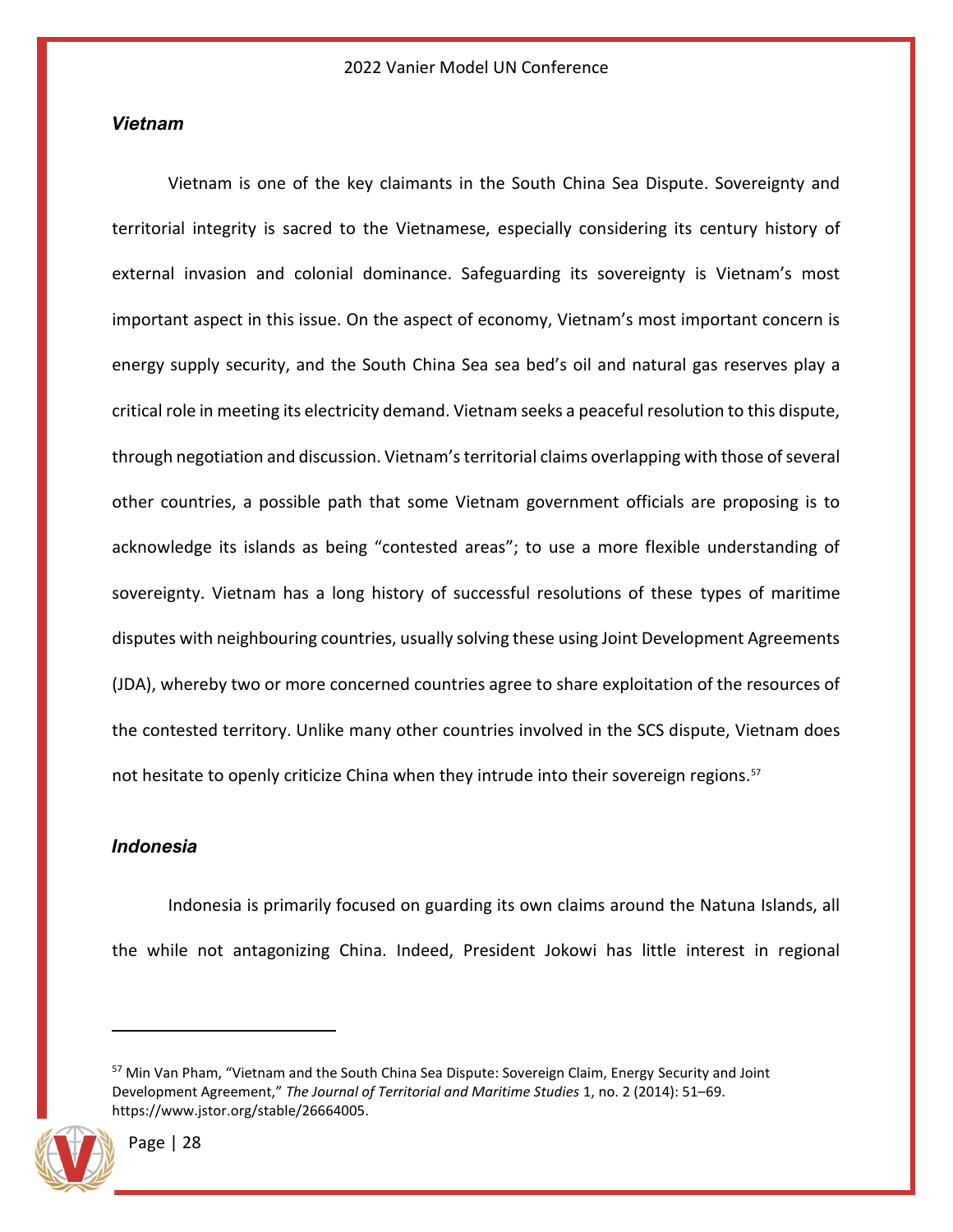diplomacy despite increasing Chinese incursions around the Natunas. Part of the reason for this passive behaviour is explained by Jowoki's goal to receive funding from Chinese investors for his signature infrastructure projects. However, might China decide not to invest in Indonesia's infrastructure projects or become overly intruding in the Natuna region, there is a real possibility for a deterioration in the countries' relation. In which case, Indonesia could become more active in this issue, as it used to be under the previous presidency.<sup>58</sup>

#### <span id="page-29-0"></span>*Taiwan*

Taiwan is an interesting case in this dispute, since it considers itself as an independent state, whilst China considers it as one of its provinces—and at the same time, it is also an ally of the USA (Taiwan thus has the possibility of being a key leverage between the USA and People's Republic of China). Nonetheless, Taiwan does have a claim of its own lying in the SCS: the Taiping Island, which is part of the Spratly Islands Archipelago. Taiwan has held a military base there which it maintains and occupies since 1956, in addition to meteorological search equipment. The claim over this island has resulted in conflicts with Vietnam particularly. It must be clarified that on paper only, Taiwan actually claims the same "nine-dash line" area outlined by China. This is done so to keep a good relationship with China, as it aids in legitimizing China's claim (from

<sup>58</sup> Aaron L. Connelly, "Indonesia in the South China Sea: Going it alone," *Lowy Institute*, (December 2016), [https://www.lowyinstitute.org/publications/indonesia-south-china-sea-going-it-alone.](https://www.lowyinstitute.org/publications/indonesia-south-china-sea-going-it-alone)

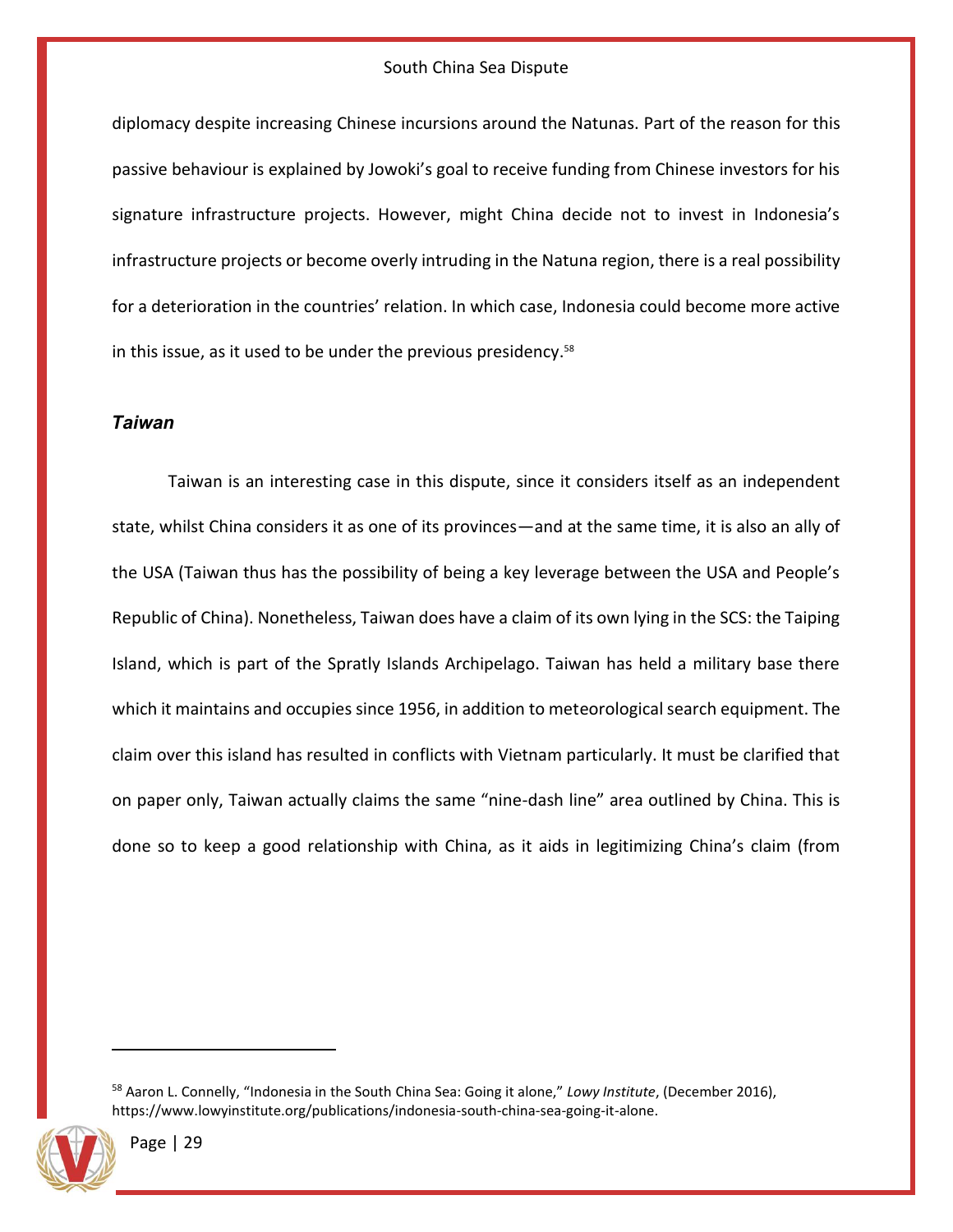China's perspective, Taiwan is one of its provinces). Indeed, Taiwan's priority is to keep a stable relationship with China and protect its mainland first and foremost. 59,<sup>60</sup>

#### <span id="page-30-0"></span>*Malaysia*

Malaysia claims sovereignty over 10 atolls which all fall within its 200 nautical miles EEZ. Its claims overlap with China, the Philippines and Vietnam. The waters off these islands are economically important for their fisheries and particularly their natural gas reserves, since Malaysia is one of the world's biggest producers of it. As a small state, Malaysia is a strong upholder of international law, particularly the UNCLOS, and supports international arbitration as a means to resolve territorial conflicts. Malaysia's main conflict is with China, though it has experienced clashes with Vietnamese vessels. China's nine-dash line is not recognized by the Malaysian government as it is not in accordance with the UNCLOS. However, China being Malaysia's biggest economic partner, it is also a priority for the country to maintain this valuable economic relationship and thus Malaysia tends to avoid or deny the problem. Malaysia promotes peace and stability in the SCS. This is especially important for them since its economy is highly dependent on the free flow of maritime trade. While Malaysia believes in JDAs as a means to solve this type of issue, it is not seriously considering it, since its claims all lie in its EEZ anyway.

 $60$  Ralph Jennings, "Taiwan Risks Beijing Backlash Over South China Sea Patrols," Voice of America, March 6, 2017, [https://www.voanews.com/a/taiwan-risks-beijing-backlash-south-china-sea-patrols/3751147.html.](https://www.voanews.com/a/taiwan-risks-beijing-backlash-south-china-sea-patrols/3751147.html)



<sup>&</sup>lt;sup>59</sup> Lynn Kuok, "Taiwan's evolving position in the South China Sea — and why other actors should take notice," Asia Maritime Transparency Initiative, May 15, 2022[, https://amti.csis.org/taiwans-evolving-position-in-the-south](https://amti.csis.org/taiwans-evolving-position-in-the-south-china-sea-and-why-other-actors-should-take-notice/)[china-sea-and-why-other-actors-should-take-notice/.](https://amti.csis.org/taiwans-evolving-position-in-the-south-china-sea-and-why-other-actors-should-take-notice/)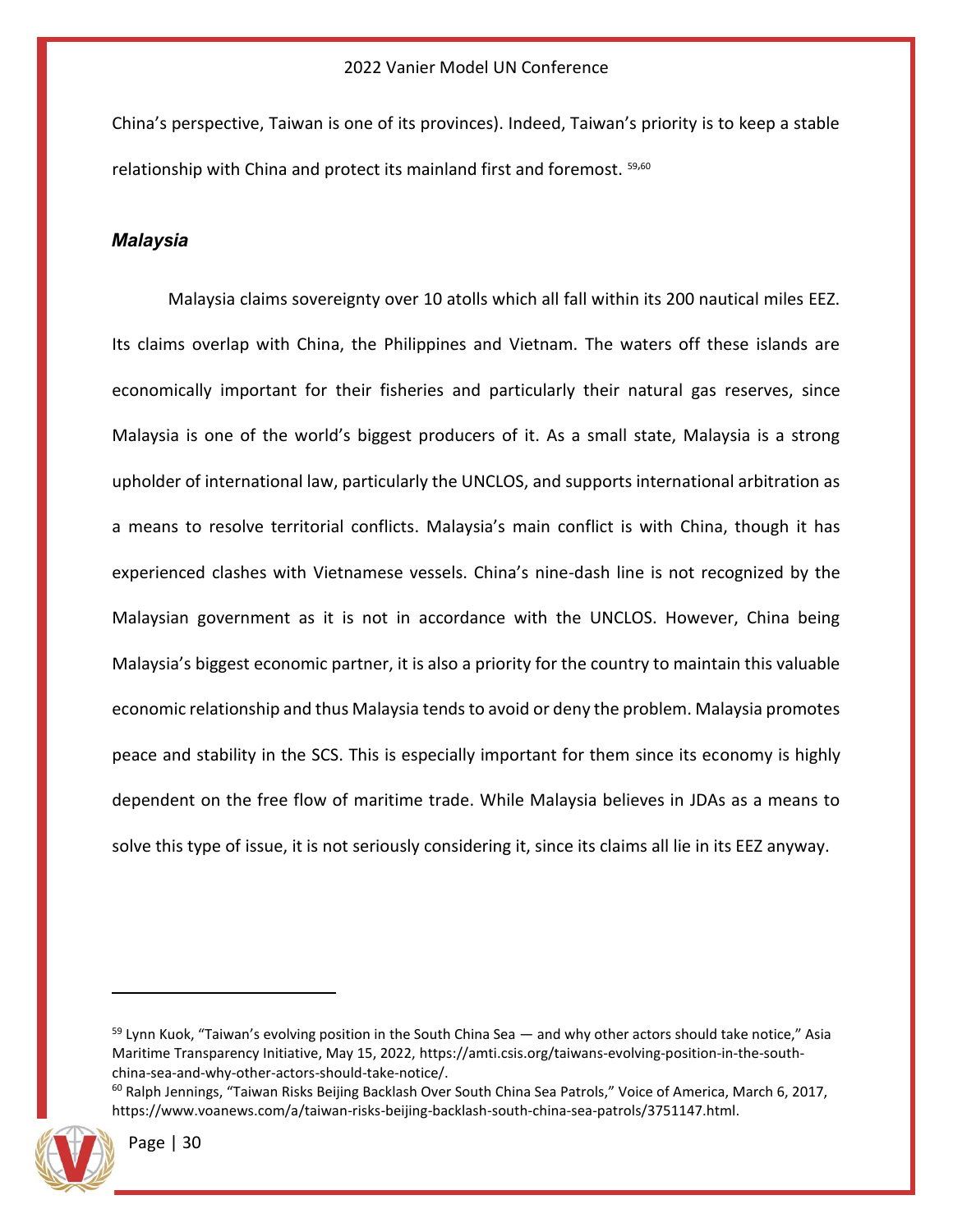#### <span id="page-31-0"></span>*Brunei*

Brunei, unlike the other parties involved in the dispute, does not occupy any islands in the SCS. Its claim consists of only one feature of the South China Sea: the Louisa Reef (part of the Spratly Islands Archipelago). Most of this feature remains submerged, with some portions emerging at low tide. Its claim overlaps with China's and Vietnam's. Brunei's economic reliance on China is such that it cannot allow itself to criticize it, and it is much more beneficial for it to cooperate with China. Brunei's access to the sea is important mostly for exploitation of the natural gas and oil reserves, since this represents the vast majority of its GDP.

#### **Non-Claimant Countries:**

#### <span id="page-31-2"></span><span id="page-31-1"></span>*Japan*

Japan has no claims over any part of the South China Sea. Thus, it is not involved directly in this dispute. However, Japan is experiencing a very similar dispute currently in the East China Sea with China, where Japan claims the Senkaku Islands, and repeatedly accuses China of unrightfully entering the Senkaku Islands' surrounding territorial waters. As with Japan's relationship with the countries involved in the SCS, it has strong relations with Vietnam and The Philippines to whom it has supplied coast guard vessels and radar systems. Japan will do what it can to keep these economic and security ties with these countries. It is worried about China's territorial expansion but does not fear to oppose China's claims.<sup>61</sup>

<sup>61</sup> Koda, Yoji. "Japan's Perceptions of and Interests in the South China Sea." National Bureau of Asian Research (NBR), January 2016.

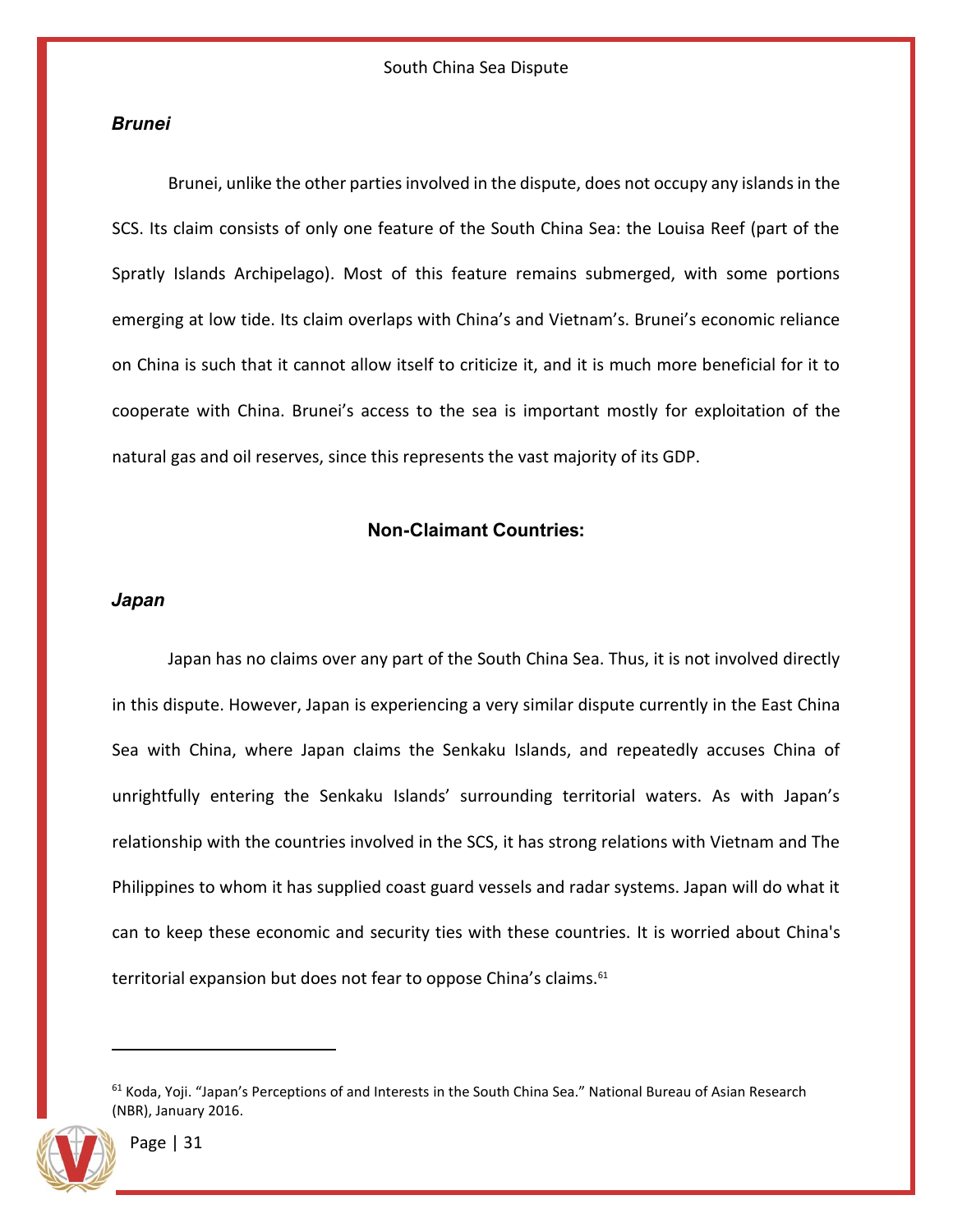#### <span id="page-32-0"></span>*South Korea*

South Korea does not seem to have a clear stance on the situation, but it would like to keep peace in the region. It has business partnerships with quite a few countries involved in the situation and probably would want to remain neutral in hopes of not ruining any ties. $62$ 

## <span id="page-32-1"></span>*The United States of America*

While The United States of America does not have any claim in the SCS, it does exert its presence there. It regularly conducts "Freedom of Navigation Acts" (FON) in the sea, in the goal of preserving the neutrality of these international waters and trying to stop China's expanding control in the region. In this FON, they also conduct military exercises. This is something that angers China and something China would like to stop. In fact, China is looking to discuss with countries member of the ASEAN to develop a code of conduct regulating these practices in the sea. The United States fears China will provoke a situation that could lead to war. This is especially worrisome to the USA and its allies because of China's enormous power in the world. The USA also has strong economic ties with many countries involved in the SCS dispute and is an ally to The Philippines, one of the key participants in this dispute.<sup>63</sup>

<sup>&</sup>lt;sup>63</sup> Swaine, Michael D. "America's Security Role in the South China Sea." Carnegie Endowment for International Peace, July 23, 2015. https://carnegieendowment.org/2015/07/23/america-s-security-role-in-south-china-sea-pub-60826.



https://www.jstor.org/stable/24905086#:~:text=After%20the%20end%20of%20the,%2C%20the%20Philippines%2 C%20and%20Vietnam.

 $62$  Jaehyon, Lee. "South Korea and the South China Sea." National Bureau of Asian Research (NBR), January 2016. https://www.jstor.org/stable/24905087.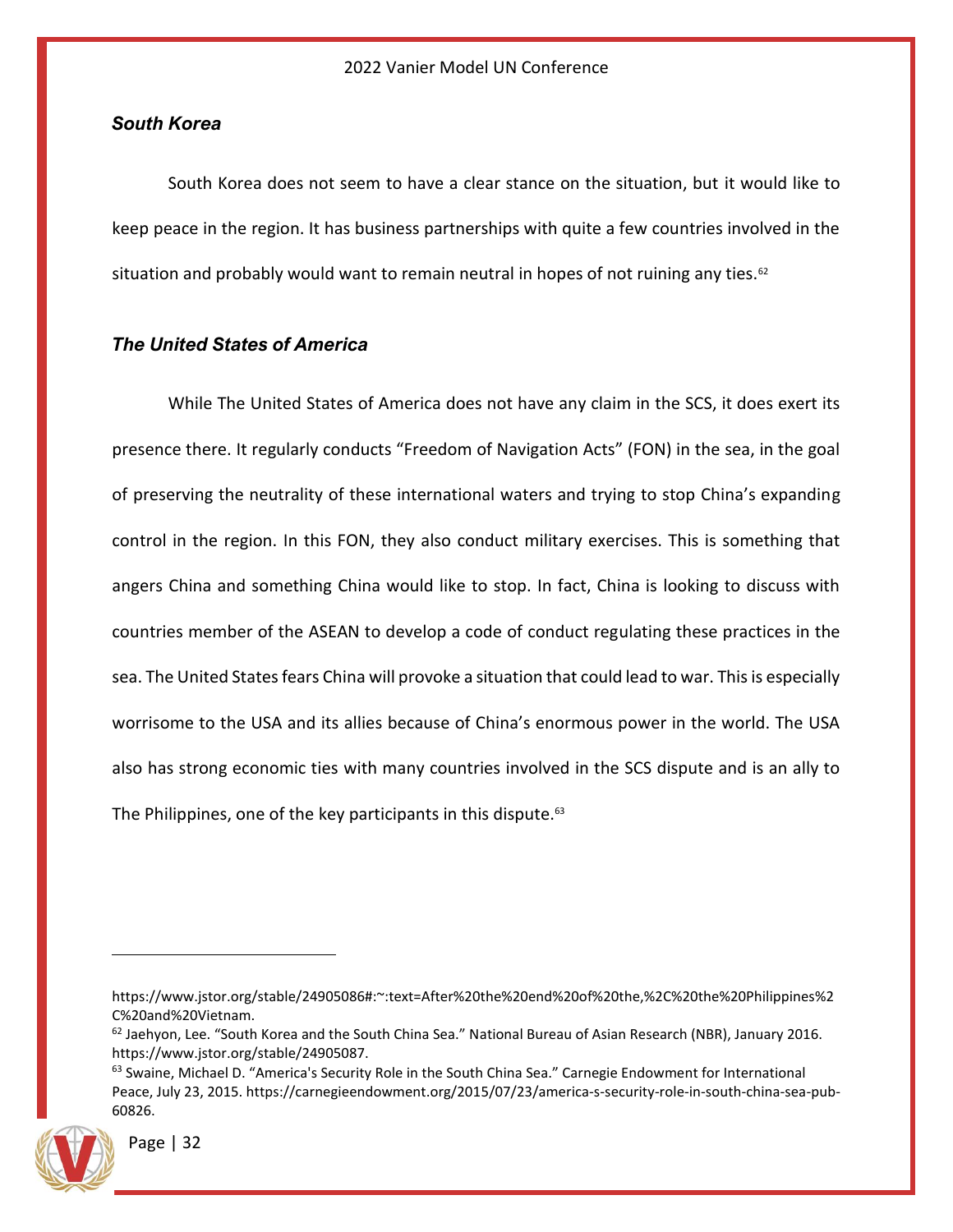#### <span id="page-33-0"></span>*Russia*

As one of China's biggest allies, Russia has supported China's claim in the SCS. It has even practiced joint navy patrols along Chinese vessels in the region recently. However, at least publicly, Russia does not support a violent resolution to the SCS dispute but rather hopes to formulate a code of conduct capable of ending the dispute.<sup>64</sup>

#### <span id="page-33-1"></span>*Canada*

Much like the USA, Canada wants to make sure the South China sea stays relatively calm. Canada has also conducted military exercises in this sea, alongside the US. In 2018, the Senate of Canada passed a motion condemning China's "increasing hostile behaviour" in the SCS, one of the rare times this country criticises China in such a direct way. Canada seeks a peaceful and stable solution to the problem.<sup>65</sup>

#### <span id="page-33-2"></span>*Australia*

Much like the USA and Canada, Australia wants to make sure the South China sea stays relatively calm and has many ties with countries involved in the dispute. It sees China's overstepping and rule breaking of the international maritime laws as an extreme overstep and

<sup>64</sup> Kapoor, Nivedita. "Russia's Conduct in the South China Sea." ORF, June 18, 2021. https://www.orfonline.org/research/russias-conduct-in-the-south-china-sea/. <sup>65</sup> Atkinson, G. F. "WHAT CAN CANADA DO? EXAMINING CANADA'S ROLE IN THE SOUTH CHINA SEA," March 2021. https://www.cfc.forces.gc.ca/259/290/23/305/Atkinson.pdf.

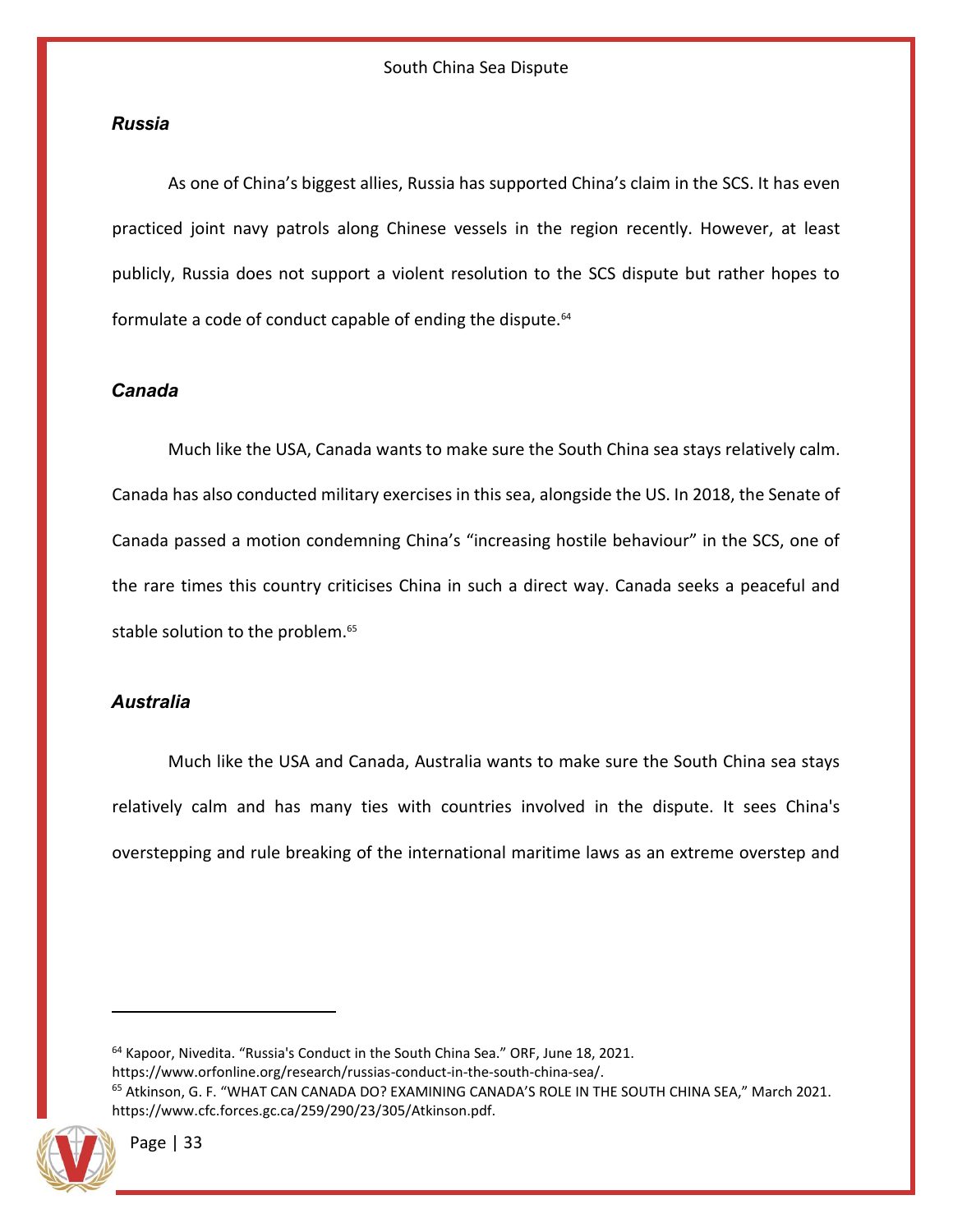would want there to be consequences afflicted to China for their actions. Australia has also taken part in military exercises in the SCS alongside New Zealand, under Freedom of Navigation.<sup>66</sup>

## <span id="page-34-0"></span>*Thailand*

Due to Thailand's good relationship and economic ties with all the countries within the region, its position is more neutral in this conflict and takes on an important role of mediator and coordinator in the dispute and in meetings between ASEAN countries. Thailand wants to see peace in the region.<sup>67</sup>

#### <span id="page-34-1"></span>*India*

India believes that the region should be a global common. It does not have any particularly important direct ties with any of the countries involved in the SCS dispute, but would gladly help out in peace talks if needed. Maintaining peace in the region is essential to India's economy, since half of all of the country's trade passes through the SCS. India strongly supports abidance to the international maritime laws. Like the Western countries mentioned earlier, India also conducted military exercises in the SCS.<sup>68</sup>

<sup>66</sup> Cook, Malcolm. "Australia's South China Sea Challenges." Lowy Institute. Lowy Institute, May 28, 2021. https://www.lowyinstitute.org/publications/australia-coming-south-china-sea-challenges.

- $67$  China, Thailand exchange in-depth views on South China Sea issue. Accessed April 25, 2022.
- https://www.mfa.gov.cn/ce/ceth//eng/gdxw/t1638466.htm.

<sup>68</sup> https://www.financialexpress.com/india-news/our-position-clear-we-are-for-freedom-of-navigation-throughsouth-china-sea-govt/544824/

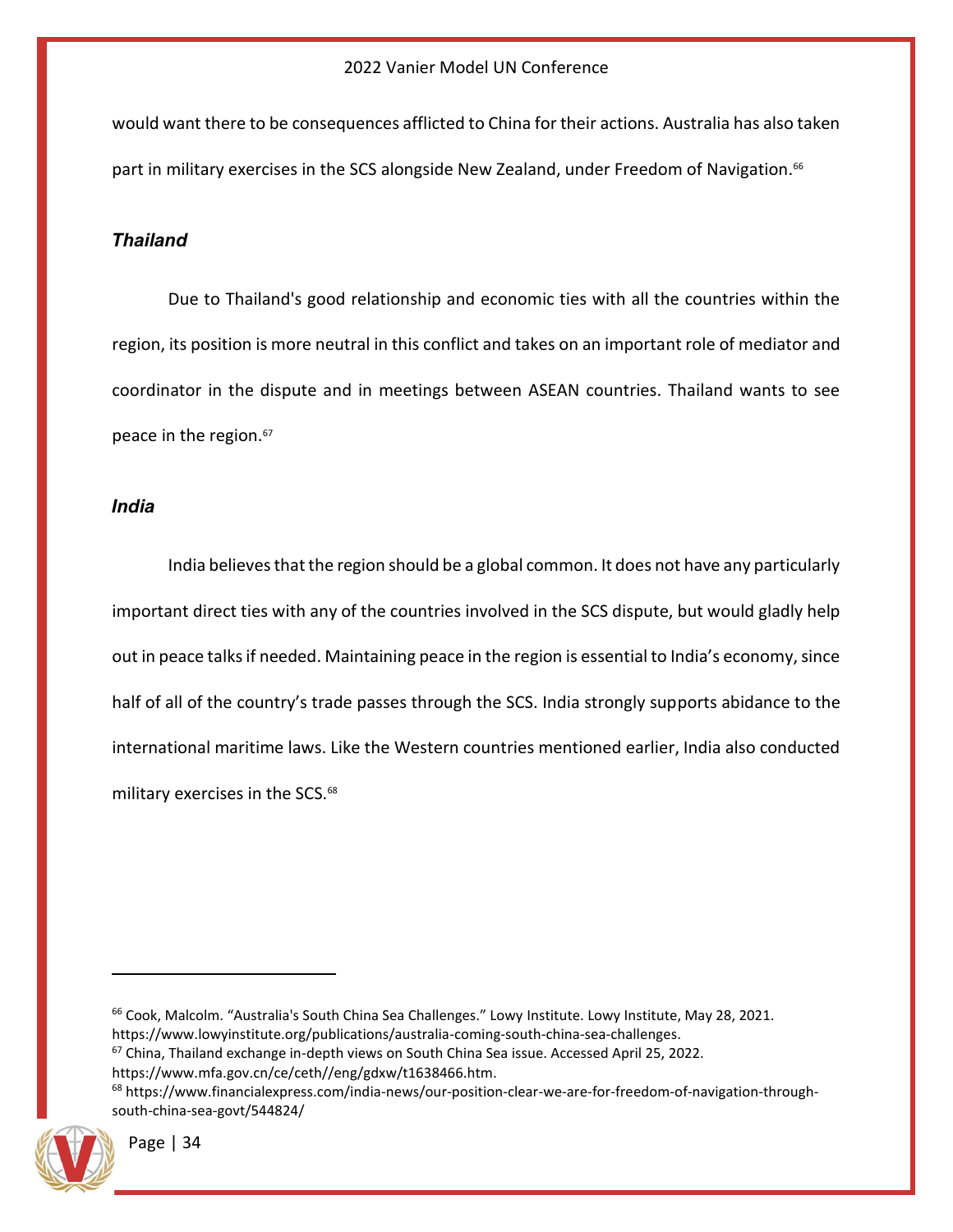## <span id="page-35-0"></span>*Bibliography*

Atkinson, G. F. "WHAT CAN CANADA DO? EXAMINING CANADA'S ROLE IN THE SOUTH CHINA SEA," March 2021. https://www.cfc.forces.gc.ca/259/290/23/305/Atkinson.pdf.

Blaxland, John. "What Happened When a Chinese Ship Shone a Laser at an Australian Plane – and Why Does It Matter?" The Guardian. Guardian News and Media, February 21, 2022. [https://www.theguardian.com/australia-news/2022/feb/21/what-happened-when-a](https://www.theguardian.com/australia-news/2022/feb/21/what-happened-when-a-chinese-ship-)[chinese-ship-s](https://www.theguardian.com/australia-news/2022/feb/21/what-happened-when-a-chinese-ship-)hone-a-laser-at-an-australian-plane-and-why-does-it-matter.

- Borger, Julian. "Race to Salvage US F-35C Fighter Jet That Crashed in Hostile South China Sea." The Guardian. Guardian News and Media, January 28, 2022. [https://www.theguardian.com/world/2022/jan/28/f-35c-crash-leaves-us-fighter-jet](https://www.theguardian.com/world/2022/jan/28/f-35c-crash-leaves-us-fighter-jet-sunken-)[sunken-i](https://www.theguardian.com/world/2022/jan/28/f-35c-crash-leaves-us-fighter-jet-sunken-)n-hostile-south-china-sea.
- "Chapter 2: Maritime Zones Law of the Sea." Tufts.edu, 2017. [https://sites.tufts.edu/lawofthesea/chapter-two/.](https://sites.tufts.edu/lawofthesea/chapter-two/)

Churchill, R. R. "Law of the Sea | International Law [1982] | Britannica." In *Encyclopædia Britannica*, February 7, 2022. [https://www.britannica.com/topic/Law-of-the-Sea.](https://www.britannica.com/topic/Law-of-the-Sea)

China, Thailand exchange in-depth views on South China Sea issue. Accessed March 27, 2022. https://www.mfa.gov.cn/ce/ceth//eng/gdxw/t1638466.htm.

Cook, Malcolm. "Australia's South China Sea Challenges." Lowy Institute. Lowy Institute, May 28, 2021. https://www.lowyinstitute.org/publications/australia-coming-south-china-seachallenges.

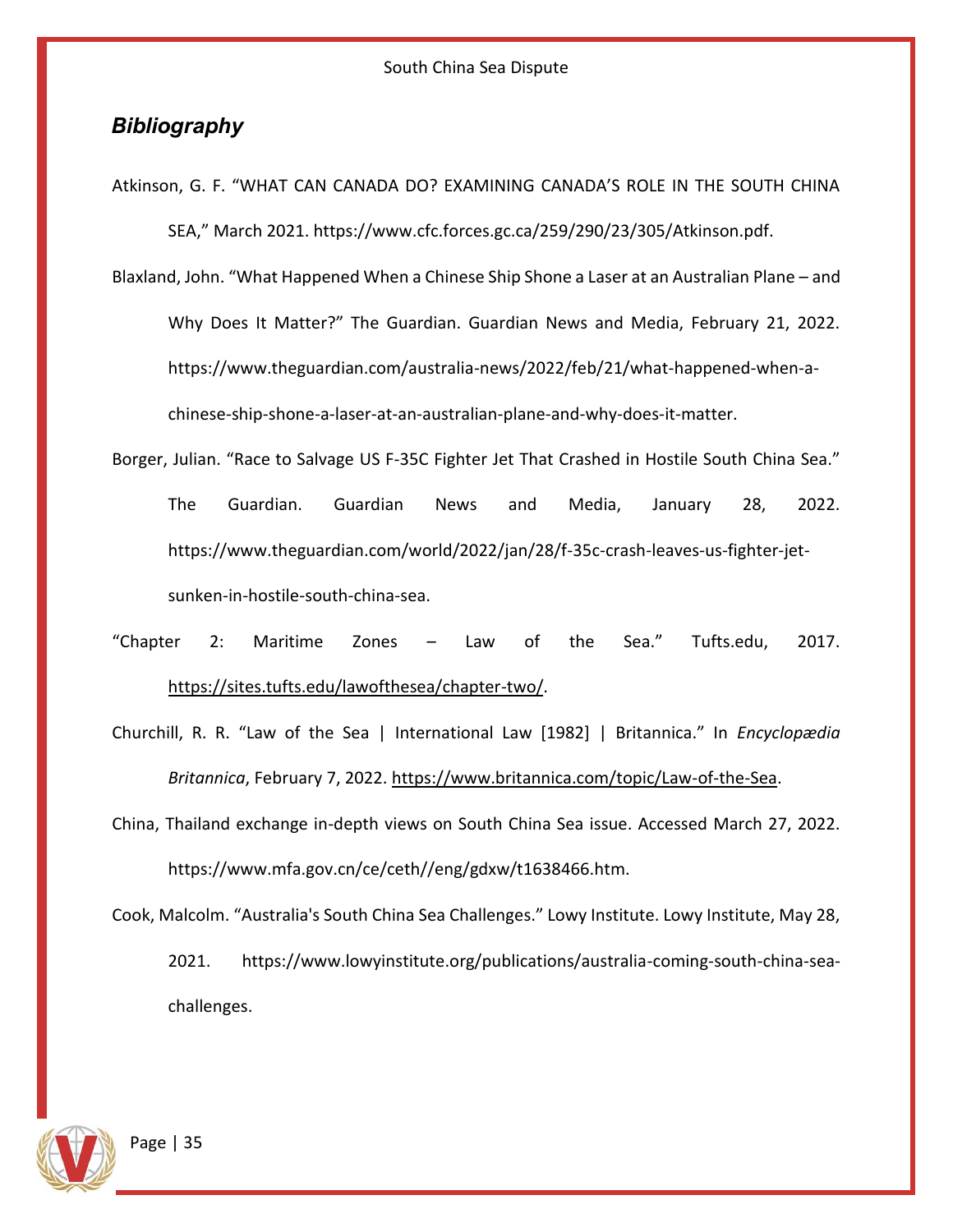Connelly, Aaron L. "Indonesia in the South China Sea: Going it alone," *Lowy Institute* (December

2016). [https://www.lowyinstitute.org/publications/indonesia-south-china-sea-going-it](https://www.lowyinstitute.org/publications/indonesia-south-china-sea-going-it-alone)[alone.](https://www.lowyinstitute.org/publications/indonesia-south-china-sea-going-it-alone)

Faesal, Major Almannai. "WHY CHINA BUILT in the SOUTH CHINA SEA," May 2019. <https://www.cfc.forces.gc.ca/259/290/308/305/almannai.pdf.>

Graphics, WSJ com News. "The South China Sea Dispute." The Wall Street Journal, July 12, 2016. [http://graphics.wsj.com/south-china-sea-dispute/.](http://graphics.wsj.com/south-china-sea-dispute/)

Halim, Devina. "Arbitration Win over China Just a Piece of Paper: Philippines President." www.aa.com.tr, May 6, 2021. [https://www.aa.com.tr/en/asia-pacific/arbitration-win](https://www.aa.com.tr/en/asia-pacific/arbitration-win-over-china-just-a-piece-of-paper-philippines-president/2231477)[over-china-just-a-piece-of-paper-phil](https://www.aa.com.tr/en/asia-pacific/arbitration-win-over-china-just-a-piece-of-paper-philippines-president/2231477)

Jaehyon, Lee. "South Korea and the South China Sea." National Bureau of Asian Research (NBR), January 2016. https://www.jstor.org/stable/24905087. [ippines-president/2231477.](https://www.aa.com.tr/en/asia-pacific/arbitration-win-over-china-just-a-piece-of-paper-philippines-president/2231477)

Jennings, Ralph. "Taiwan Risks Beijing Backlash Over South China Sea Patrols." Voice of America, March 6, 2017. [https://www.voanews.com/a/taiwan-risks-beijing-backlash-south-china](https://www.voanews.com/a/taiwan-risks-beijing-backlash-south-china-sea-patrols/3751147.html)[sea-patrols/3751147.html.](https://www.voanews.com/a/taiwan-risks-beijing-backlash-south-china-sea-patrols/3751147.html)

Kapoor, Nivedita. "Russia's Conduct in the South China Sea." ORF, June 18, 2021. https://www.orfonline.org/research/russias-conduct-in-the-south-china-sea/.

Koda, Yoji. "Japan's Perceptions of and Interests in the South China Sea." National Bureau of Asian Research (NBR), January 2016. https://www.jstor.org/stable/24905086#:~:text=After%20the%20end%20of%20the,%2C %20the%20Philippines%2C%20and%20Vietnam.

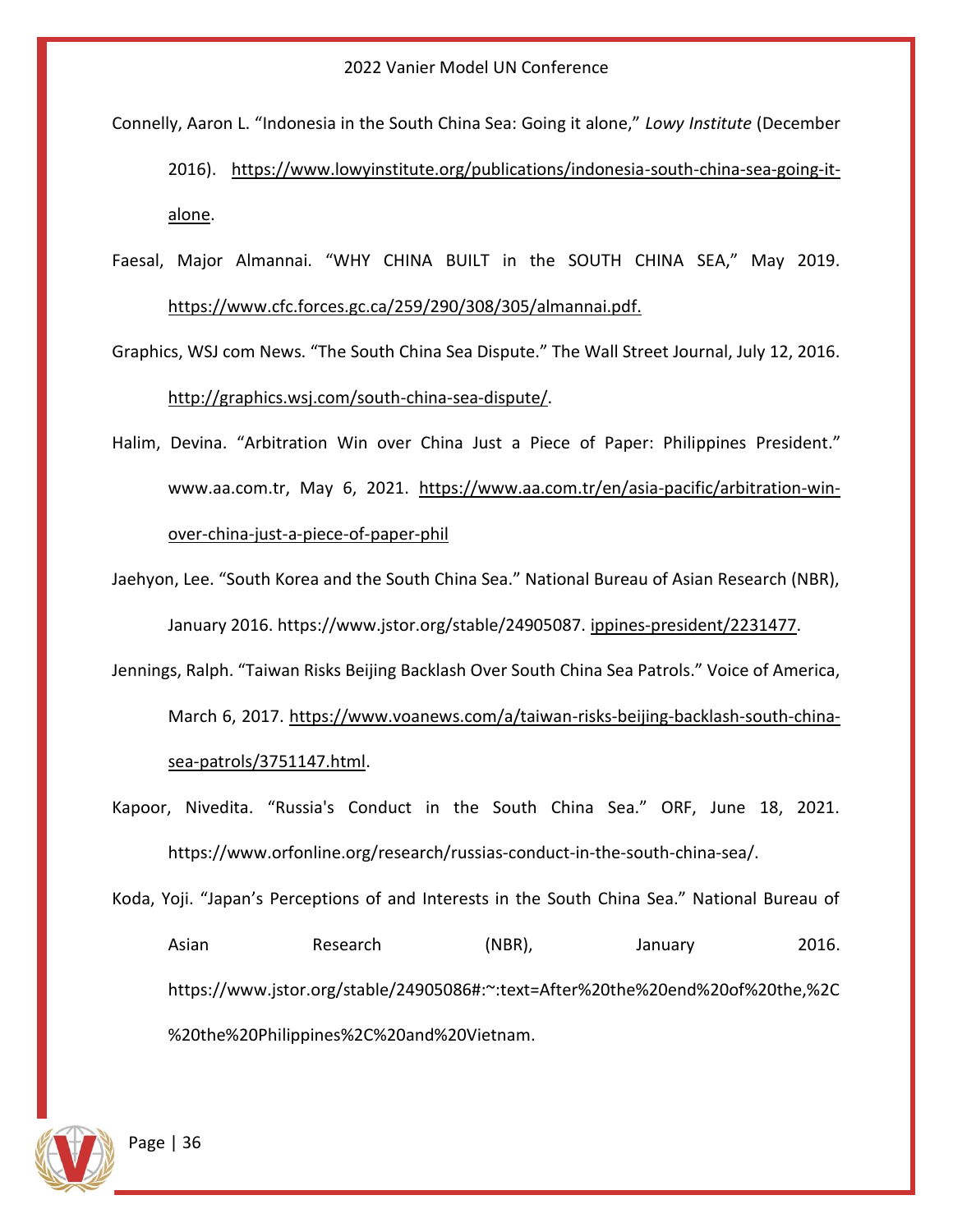Kuok, Lynn. "Taiwan's evolving position in the South China Sea — and why other actors should take notice," Asia Maritime Transparency Initiative, May 15, 2022. [https://amti.csis.org/taiwans-evolving-position-in-the-south-china-sea-and-why-other](https://amti.csis.org/taiwans-evolving-position-in-the-south-china-sea-and-why-other-actors-should-take-notice/)[actors-should-take-notice/.](https://amti.csis.org/taiwans-evolving-position-in-the-south-china-sea-and-why-other-actors-should-take-notice/)

Lee, Yen Nee. "Four Years On, Philippine President Duterte Is Still Struggling to Show the Benefits

of Being Pro-China." CNBC, September 8, 2020. [https://www.cnbc.com/2020/09/08/philippine-president-duterte-fails-to-produce](https://www.cnbc.com/2020/09/08/philippine-president-duterte-fails-to-produce-results-from-pro-china-stance.html)[results-from-pro-china-stance.html.](https://www.cnbc.com/2020/09/08/philippine-president-duterte-fails-to-produce-results-from-pro-china-stance.html)

- Ma, Xuechan. "The South China Sea Dispute: Perspective of International Law." *Atlantisch Perspectief* 40, no. 3 (2016): 39–41. [https://doi.org/10.2307/48581297.](https://doi.org/10.2307/48581297)
- Macaraig, Christine Elizabeth, and Adam James Fenton. "Analyzing the Causes and Effects of the South China Sea Dispute: Natural Resources and Freedom of Navigation." *The Journal of Territorial and Maritime Studies* 8, no. 2 (2021): 42–58. [https://www.jstor.org/stable/48617340.](https://www.jstor.org/stable/48617340)

"Maritime Zone | InforMEA." www.informea.org, n.d. [https://www.informea.org/en/terms/maritime-zone.](https://www.informea.org/en/terms/maritime-zone)

"More than 30% of Global Maritime Crude Oil Trade Moves through the South China Sea." Eia.gov, August 27, 2018. [https://www.eia.gov/todayinenergy/detail.php?id=36952.](https://www.eia.gov/todayinenergy/detail.php?id=36952)

Pham, Min Van. "Vietnam and the South China Sea Dispute: Sovereign Claim, Energy Security and Joint Development Agreement." The Journal of Territorial and Maritime Studies 1, no. 2 (2014): 51–69. [https://www.jstor.org/stable/26664005.](https://www.jstor.org/stable/26664005)

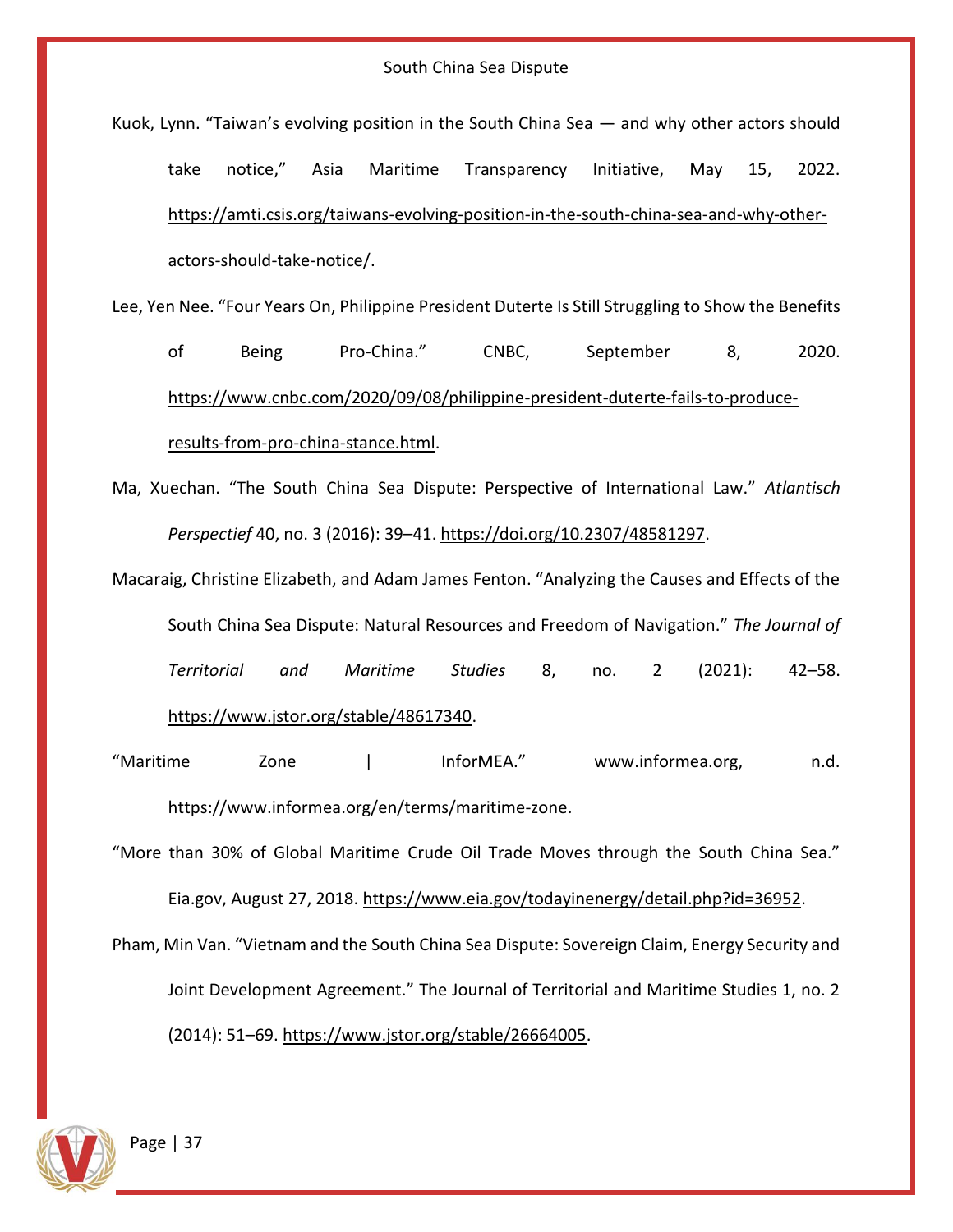"Philippines' Marcos wants military presence to defend its waters in South China Sea." Reuters, February 15, 2022. [https://www.reuters.com/world/asia-pacific/philippines-marcos](https://www.reuters.com/world/asia-pacific/philippines-marcos-wants-military-presence-defend-its-waters-south-china-sea-2022-02-15/)[wants-military-presence-defend-its-waters-south-china-sea-2022-02-15/.](https://www.reuters.com/world/asia-pacific/philippines-marcos-wants-military-presence-defend-its-waters-south-china-sea-2022-02-15/) "PREAMBLE to the UNITED NATIONS CONVENTION on the LAW of the SEA." www.un.org.

Accessed March 19, 2022.

[https://www.un.org/depts/los/convention\\_agreements/texts/unclos/part8.htm.](https://www.un.org/depts/los/convention_agreements/texts/unclos/part8.htm)

"PRESS RELEASE the SOUTH CHINA SEA ARBITRATION (the REPUBLIC of the PHILIPPINES v. the PEOPLE'S REPUBLIC of CHINA)." Permanent Court of Arbitration, July 12, 2016. [https://docs.pca-cpa.org/2016/07/PH-CN-20160712-Press-Release-No-11-English.pdf.](https://docs.pca-cpa.org/2016/07/PH-CN-20160712-Press-Release-No-11-English.pdf)

"Satellite Images Show China Has Built Mock-Ups of US Warships." The Guardian. Guardian News and Media, November 8, 2021. [https://www.theguardian.com/us](https://www.theguardian.com/us-news/2021/nov/08/satellite-images-china-mock-)[news/2021/nov/08/satellite-images-china-mock-u](https://www.theguardian.com/us-news/2021/nov/08/satellite-images-china-mock-)ps-us-warships.

- Sison, Maximo Paulino T. "Universalizing the Law of the Sea in the South China Sea Dispute." *Ocean Development & International Law* 49, no. 2 (April 3, 2018): 157–75. [https://doi.org/10.1080/00908320.2018.1442181.](https://doi.org/10.1080/00908320.2018.1442181)
- Storey, Ian. "Malaysia and the South China Sea Dispute: Policy Continuity amid Domestic Political Change." *The Institute of Southeast Asian Studies* 2020, no. 18 (March 2020). [https://www.iseas.edu.sg/articles-commentaries/iseas-perspective/malaysia-and-the](https://www.iseas.edu.sg/articles-commentaries/iseas-perspective/malaysia-and-the-south-china-sea-dispute-policy-continuity-amid-domestic-political-change-by-ian-storey/)[south-china-sea-dispute-policy-continuity-amid-domestic-political-change-by-ian](https://www.iseas.edu.sg/articles-commentaries/iseas-perspective/malaysia-and-the-south-china-sea-dispute-policy-continuity-amid-domestic-political-change-by-ian-storey/)[storey/.](https://www.iseas.edu.sg/articles-commentaries/iseas-perspective/malaysia-and-the-south-china-sea-dispute-policy-continuity-amid-domestic-political-change-by-ian-storey/)

Swaine, Michael D. "America's Security Role in the South China Sea." Carnegie Endowment for International Peace, July 23, 2015.